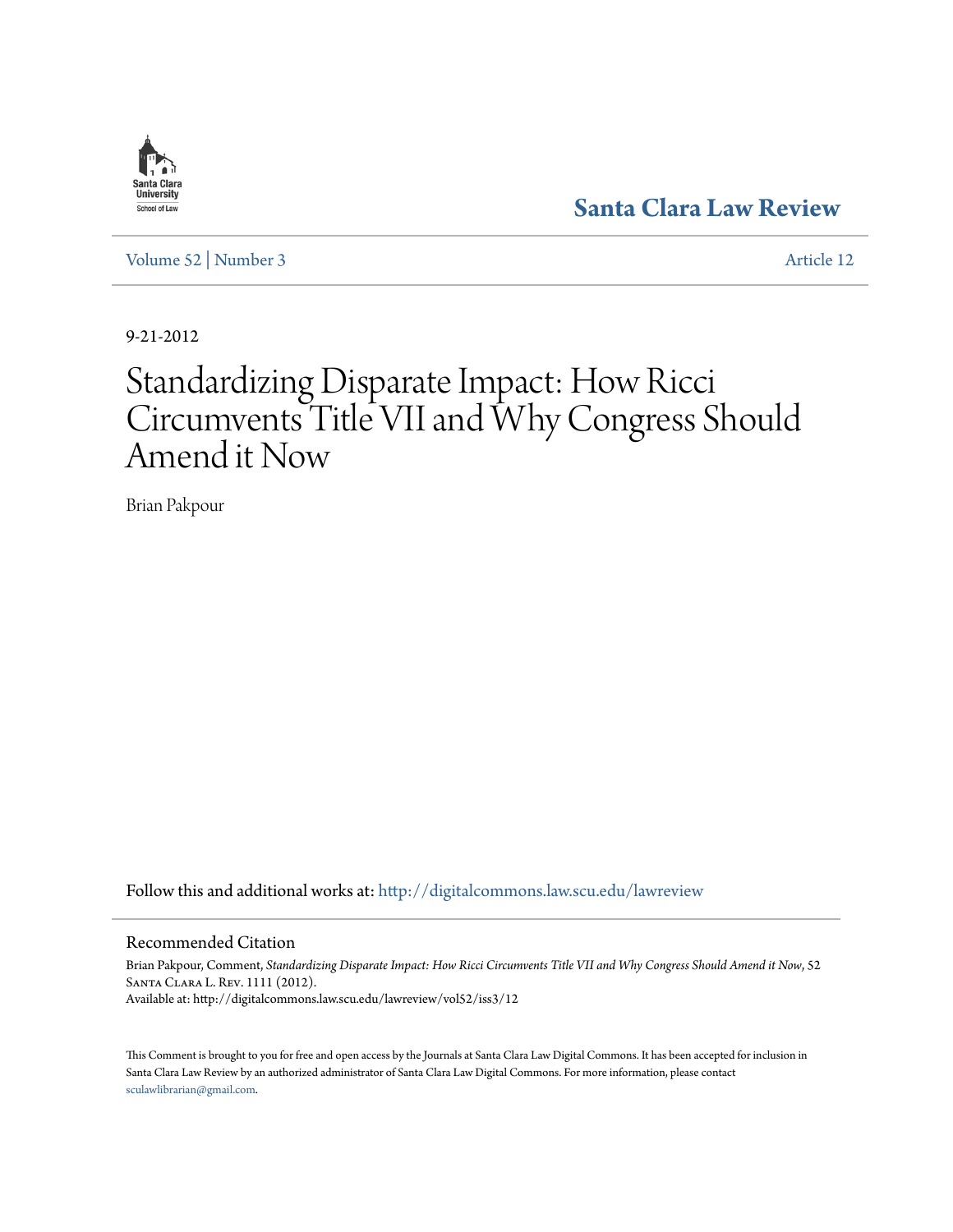# **STANDARDIZING DISPARATE IMPACT: HOW**  *RICCI* **CIRCUMVENTS TITLE VII AND WHY CONGRESS SHOULD AMEND IT NOW**

# **Brian Pakpour\***

#### TABLE OF CONTENTS

Introduction

- I. Background of Title VII
	- A. The Civil Rights Acts of 1964 and 1972
	- B. Court Develops the Griggs Standard
	- C. EEOC Publishes Uniform Guidelines for Employers
	- D. Wards Cove: Court Moves in a New Direction
	- E. Congress Responds: The Civil Rights Act of 1991
- II. The Racially Disparate Impact of Standardized Exams
- III. Background of Ricci v. DeStefano
	- A. The Dispute
	- B. Administering the Exam
	- C. New Haven Assesses the Results
	- D. District Court Grants Summary Judgment for City
	- E. Second Circuit Affirms District Court Decision
- IV. Supreme Court: Employer's Good Faith Belief it Would Suffer Litigious Consequences Not Enough to Justify Tossing Test Results for All
	- A. Reverses District Court Holding for City
	- B. Reintroduces the Strong Basis in Evidence Standard
- V. Problem: Refusing to Appreciate the Disparate Effects of Standardized Testing Exacerbates the Consequences

 <sup>\*</sup> J.D. Candidate, Santa Clara University School of Law, 2012. I would like to thank the Santa Clara Law Review Board of Editors and Associates for their contributions to my Comment. I would also like to thank Professor Margalynne J. Armstrong for her advice and support of my research. Finally, I want to express my sincere appreciation to my wife Nazzy and daughter Layla for their enduring love and encouragement.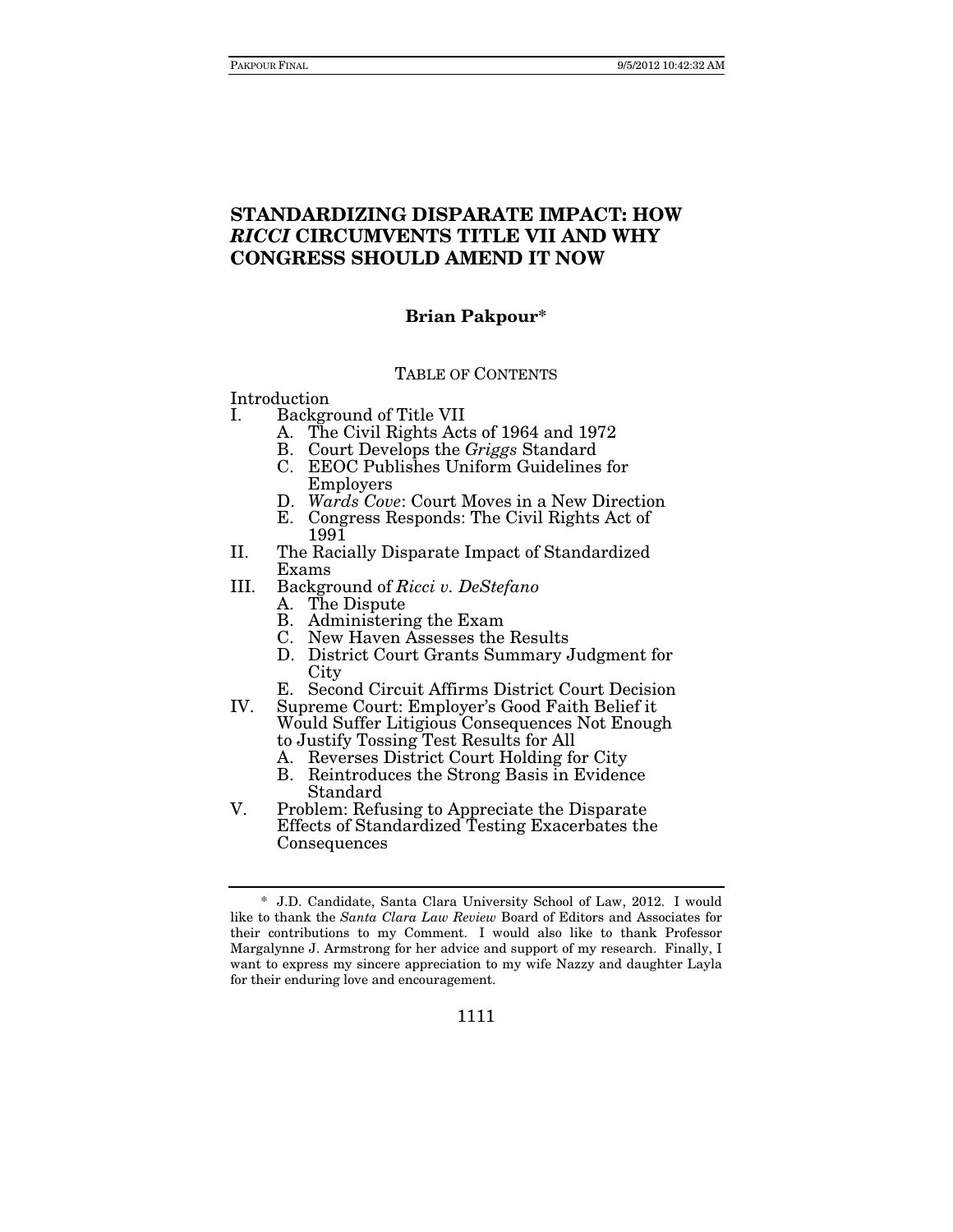- VI. Why Whites Outperform Minorities on Standardized Tests and How Alternatives Can Avoid the Problem
	- A. Reasons for the Racial Disparity of Exam Results
	- B. Assessment Centers as an Alternative Approach
- VII. Proposal: Congress Should Amend Title VII A. Certifying the Results
	- B. A Presumption of Discrimination
	- C. Responsibility to Utilize Reasonable

Alternatives

Conclusion

#### **INTRODUCTION**

Congress extended Title VII of the Civil Rights Act in 1972, barring public employers from discriminating against employees and potential employees.<sup>1</sup> At the time, it noted a U.S. Commission on Civil Rights (USCCR) report that singled out police and fire departments for imposing barriers greater than any other area of state or local government.<sup>2</sup> Blacks held almost no positions in the officer ranks.<sup>3</sup>

The fire department in New Haven, Connecticut, exemplified the report's concerns.<sup>4</sup> New Haven staffed one black lieutenant out of sixty-one, and not a single black captain or higher officer.5 The Firebird Society of New

<sup>1.</sup> See Equal Employment Opportunity Act of 1972, Pub. L. No. 92-261, 80 Stat. 662 (amending Title VII § 701(a) to include "governments, governmental agencies, [and] political subdivisions") (codified as amended at 42 U.S.C. § 2000e-2(a) (2010)).

<sup>2.</sup> See H.R. REP. NO. 92-238, at 16 (1971), reprinted in 1972 U.S.C.C.A.N. 2137, 2153, 1971 WL 11301 ("The problem of employment discrimination is particularly acute and has the most deleterious effect in these governmental activities which are most visible to the minority communities (notably education, law enforcement, and administration of justice) with the result that the credibility of the government's claim to represent all the people equally is negated."). The original Civil Rights Act of 1964 proscribed disparate treatment—workplace discrimination on the basis of an individual's race, color, religion, sex, or national origin. See Civil Rights Act of 1964 (Pub.L. 88-352, 78 Stat. 241, § 703(k) (emphasis added) (codified at 42 U.S.C. § 2000e-2(a)  $(2010)$ ).

 <sup>3.</sup> H.R. REP. NO. 92-238, at 16 (1971), reprinted in 1972 U.S.C.C.A.N. 2137, 2153, 1971 WL 11301.

<sup>4.</sup> See Ricci v. DeStefano (Ricci III), 129 S. Ct. 2658, 2691 (2009) (Ginsburg, J., dissenting).

 <sup>5.</sup> Firebird Soc. of New Haven, Inc. v. New Haven Bd. of Fire Comm'rs, 66 F.R.D. 457, 460 (D. Conn. 1975).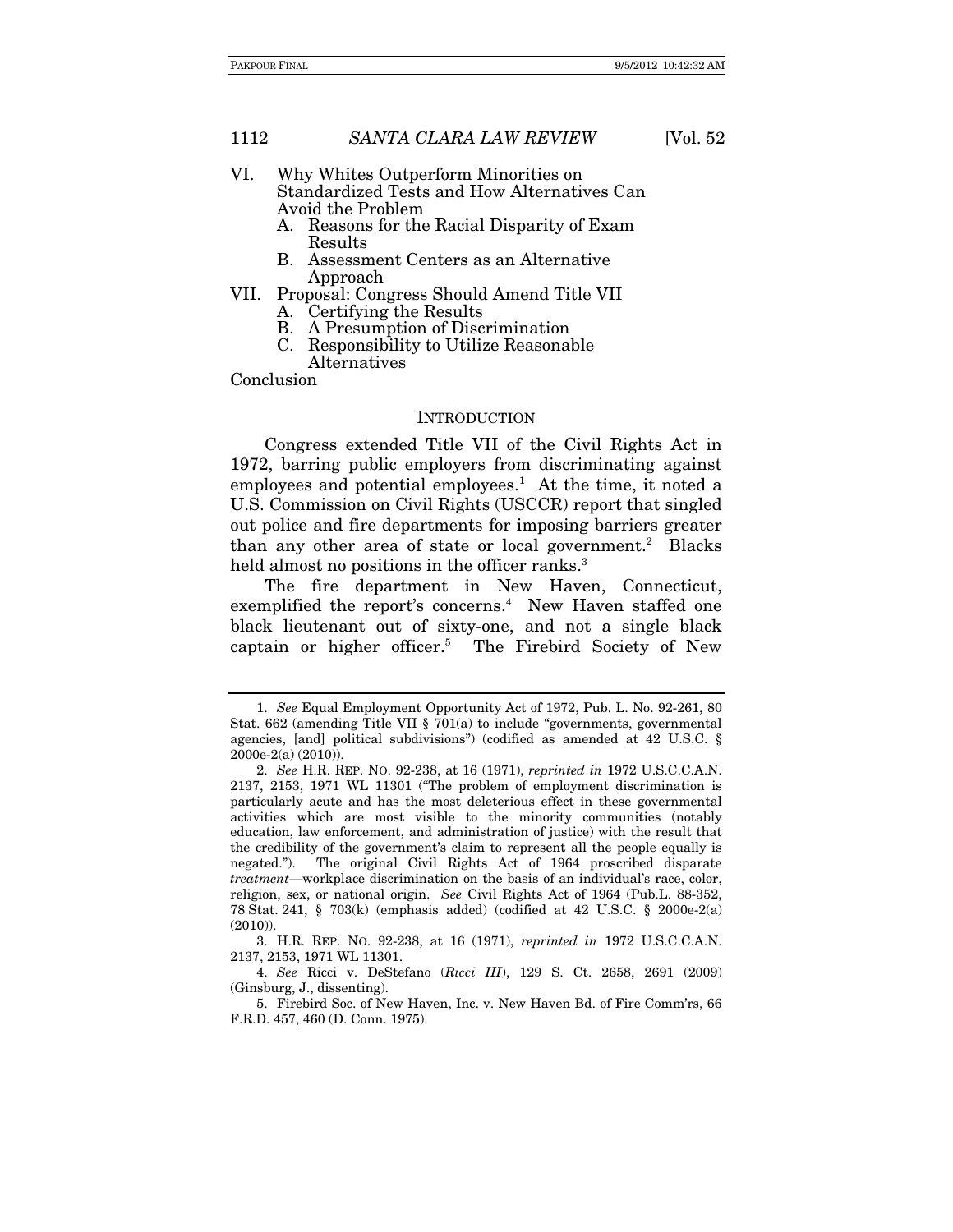Haven, an organization composed of all the black firemen in the department, filed a civil rights action in 1973 challenging, among other things, written examinations with a racially disproportionate *impact*.<sup>6</sup> The city eventually settled with the firefighters, agreeing to take corrective measures designed to ameliorate the disparate impact of its hiring practices.<sup>7</sup> And Congress in 1991 codified "disparate impact" as an explicit claim under Title VII section 703.8

Thirty years after *Firebird*, the situation in New Haven had changed, but not extensively.<sup>9</sup> So when the city discovered that its 2003 promotional exam would promote no black applicants, it refused to certify the results.<sup>10</sup> This meant the city would deny promotions to the white firefighters who passed the exam. Certain white firefighters responded in 2004 by suing the city, claiming that steps taken by the department to prevent further discriminatory effects of its selection procedures resulted in reverse discrimination.<sup>11</sup> In 2009, the U.S. Supreme Court agreed with them in Ricci v. DeStefano, granting the seventeen white firefighters (and one Hispanic) summary judgment.<sup>12</sup> The Court held that New Haven should have certified results of the standardized promotional exam, regardless of its racially disparate impact. $13$  Throwing out the results would be justified only where the city had a "strong basis in evidence" it would lose against a hypothetical claim of such impact.<sup>14</sup>

Pre-employment and promotional testing shapes the way American employers hire and promote "qualified, successful, and performance-driven employees."15 But study after study

<sup>6.</sup> Id. at 459.

<sup>7.</sup> See id. at 463.

<sup>8.</sup> See Civil Rights Act of 1991, Pub. L. No. 102-166, § 105, 105 Stat 1071, 1071 (1991) (codified at 42 U.S.C. § 2000e-2(k) (2010)).

 <sup>9.</sup> Ricci III, 129 S. Ct. at 2691 (2009) (Ginsburg, J., dissenting). Despite blacks and Hispanics comprising 60% of the city's population in 2003, they made up only 18% of the officer ranks. Id. Further, only one out of twenty-one captains was black. Id.

<sup>10.</sup> See id. at 2664 (majority opinion).

<sup>11.</sup> Id.

<sup>12.</sup> Id. at 2681.

<sup>13.</sup> See id. at 2677.

<sup>14.</sup> See id. ("The racial adverse impact here was significant, and petitioners do not dispute that the [city] was faced with a prima facie case of disparateimpact liability.").

 <sup>15.</sup> Martin Carrigan, Pre-Employment Testing – Prediction of Employee Success and Legal Issues: A Revisitation of Griggs v. Duke Power, 5 J. BUS. &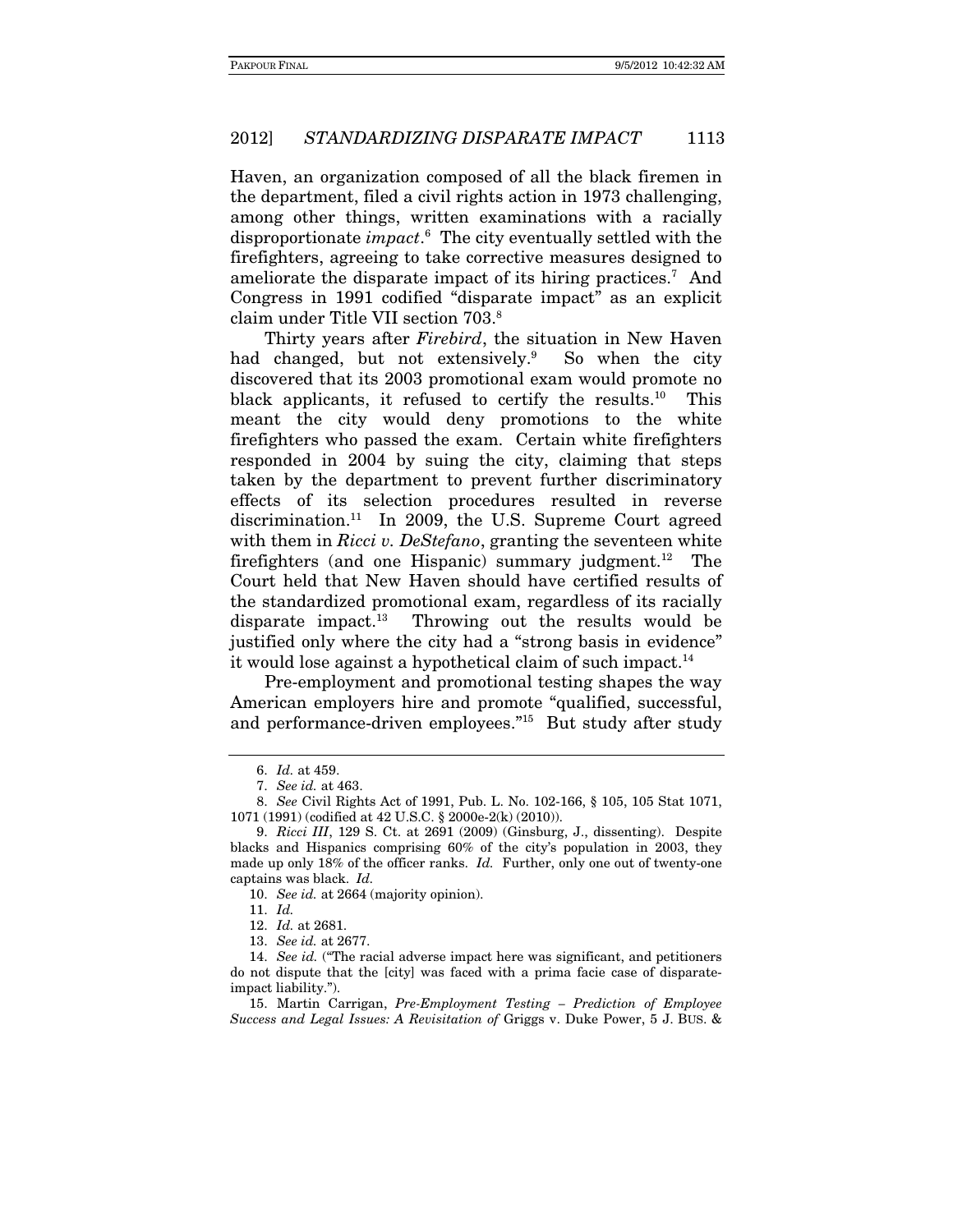demonstrates that minorities in general, and blacks in particular, perform measurably worse on these exams than their white peers.16 Therefore, closing any racial divide in employment existing today requires either new testing procedures, modified analysis of the tests already in use, or throwing out standardized tests altogether, since enforcing results posing a racially disparate impact exacerbates the racial divide.<sup>17</sup>

Congress and the U.S. Supreme Court have ruled out tests that result in a racially disparate effect. For example, a unanimous Supreme Court ruled in Griggs v. Duke Power Co. against the use of tests "neutral on their face, and even neutral in terms of intent," if they operate to freeze the status quo of prior discriminatory employment practices.18 When the Court subsequently lowered this standard in Wards Cove Packing Co. v. Atonio,<sup>19</sup> Congress reacted by passing the Civil Rights Act of 1991, instructing the Court in so many words that it preferred the use of the Griggs standard when adjudicating Title VII cases.<sup>20</sup> Commentators already accept the Ricci decision as another swipe by the Court at Title VII disparate impact, foreshadowing the day when the Court may ultimately rule it unconstitutional.<sup>21</sup> Justice Scalia hinted as much in his short concurrence to the Ricci opinion.<sup>22</sup> That is

ECON. RES. 35, 42 (2007).

<sup>16.</sup> See Paul Sackett, et al., High-Stakes Testing in Higher Education and Employment, 63 AM. PSYCHOL. 215, 222 (2008).

<sup>17.</sup> See infra Part VI.A.

 <sup>18.</sup> Griggs v. Duke Power Co., 401 U.S. 424, 429–30 (1971).

<sup>19.</sup> See Wards Cove Packing Co. v. Atonio, 490 U.S. 642, 659–60 (1989) (lowering the standards of review for such employment practices); see also infra Part I.D.

<sup>20.</sup> See Civil Rights Act of 1991, Pub. L. No. 102-166, § 3, 105 Stat 1071, 1071 (1991) ("The purposes of this Act . . . [include] codify[ing] the concepts . . . enunciated by the Supreme Court in Griggs  $[] \ldots$  and in the other Supreme Court decisions prior to Wards Cove . . . .").

<sup>21.</sup> See Richard Primus, The Future of Disparate Impact, 108 MICH. L. REV. 1341, 1342–43 (2010) (pointing out that, while the Court dodged a bullet by deciding the case on statutory rather than equal protection grounds, that gesture merely concealed the deeper issue: whether Title VII's disparate impact doctrine can be consistent with equal protection in the wake of the Court's previous decisions).

<sup>22.</sup> Ricci v. DeStefano (Ricci III), 129 S. Ct. 2658, 2681–82 (2009) (Scalia, J., concurring) ("I join the Court's opinion but write separately to observe that its resolution of this dispute merely postpones the evil day on which the Court will have to confront the question: Whether, or to what extent, are the disparateimpact provisions of Title VII of the Civil Rights Act of 1964 consistent with the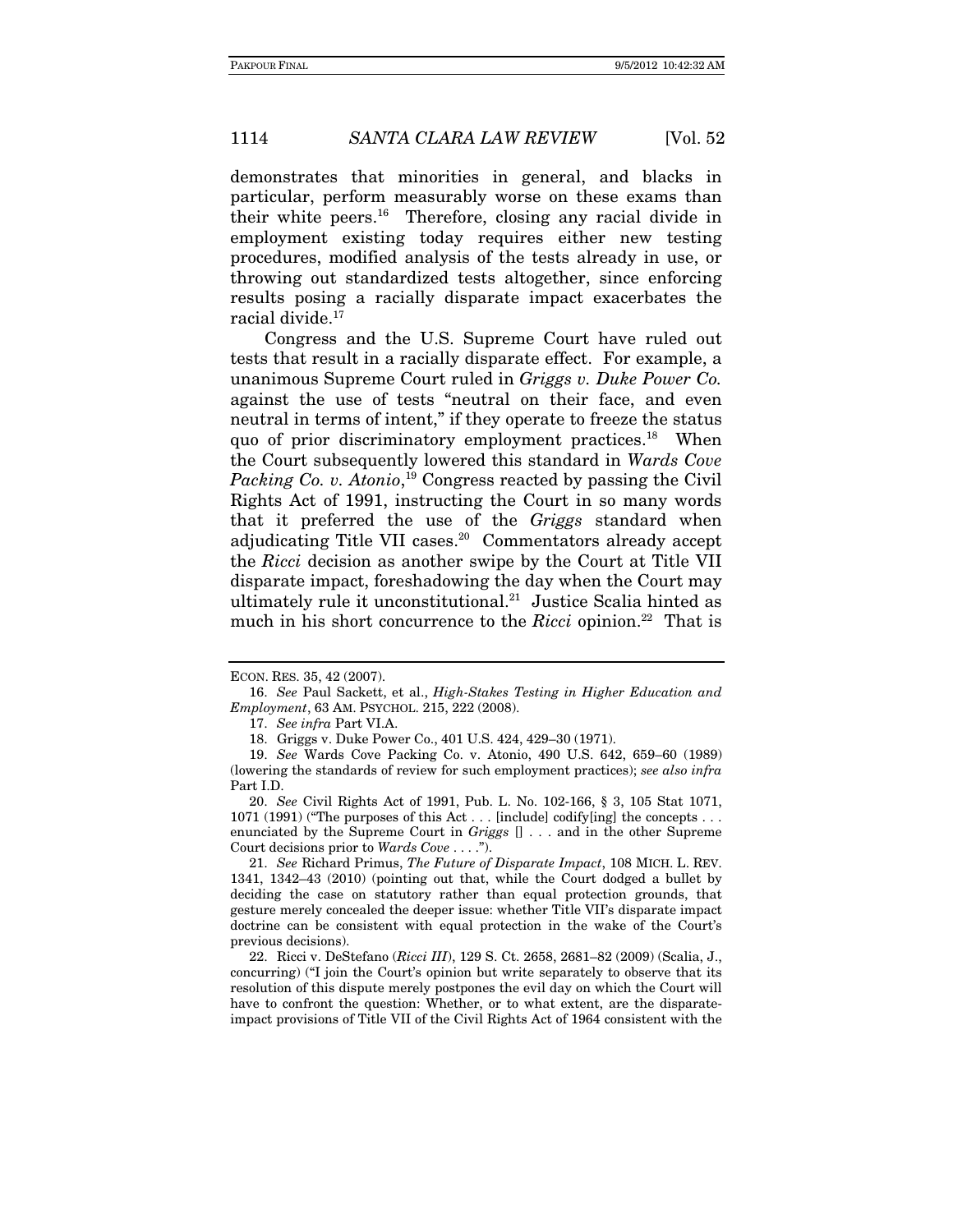why Congress needs to act.

Congress should amend Title VII, making it an unlawful employment practice to certify the results of tests causing disparate impacts when those results reasonably follow from the discriminatory effects of the creation or administration of the exams, or the employer is aware, or should be aware, of a reasonable alternative to the tests that produce fewer disparate results.<sup>23</sup>

Part I of this Comment will introduce the background of Title VII, its previous amendments, and the Court's application of it. $^{24}$  Part II will describe the racial disparity of employment test results.25 Part III will brief the facts of Ricci, with special emphasis on the New Haven Fire Department's promotional exams, as well as the district court's holding for the city and the Second Circuit's affirmance.26 Part IV will assess the Supreme Court's holding of the case, with attention paid to the credence given the disparate impact of the promotional exams.<sup>27</sup> Part V will describe the precise problem that results from the Supreme Court's rationale applied to pre-employment testing, and the consequences of Congressional inaction.28 Part VI will summarize the research demonstrating the traditional adverse impact of employment exams on ethnic minorities, the primary causes of these results, and one widely accepted alternative.29 Finally, Part VII identifies a legislative amendment to Title VII that will hopefully save disparate impact from a Supreme Court motivated to circumvent the Civil Rights Act by forcing employers to accept results of facially neutral, yet racially discriminatory employment tests.30

Constitution's guarantee of equal protection?").

<sup>23.</sup> See infra Part V (explaining the proposed statutory amendment).

<sup>24.</sup> See infra Part I.

<sup>25.</sup> See infra Part II.

<sup>26.</sup> See infra Part III.

<sup>27.</sup> See infra Part IV.

<sup>28.</sup> See infra Part V.

<sup>29.</sup> See infra Part VI.

<sup>30.</sup> See infra Part VII.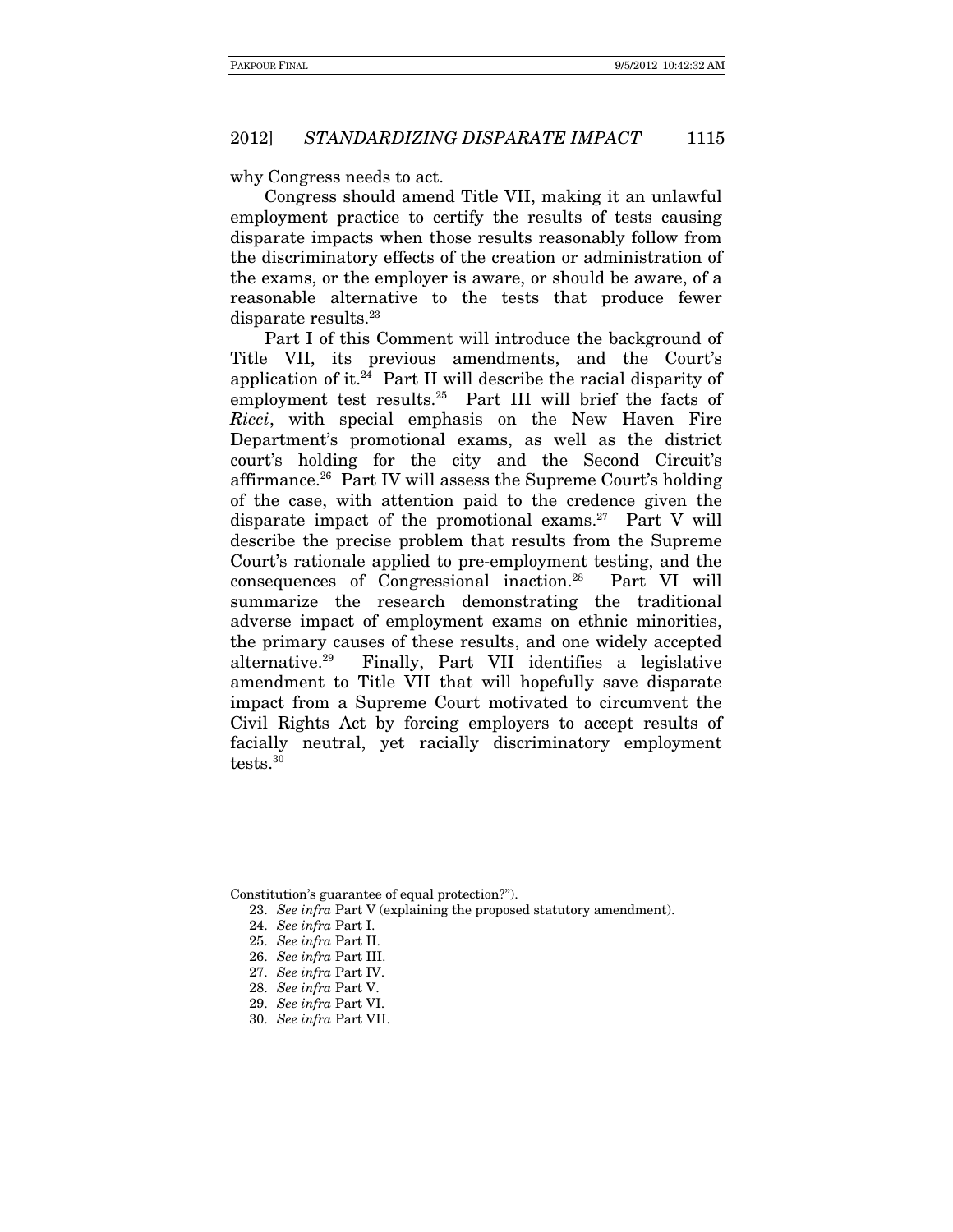#### I. BACKGROUND OF TITLE VII

#### A. The Civil Rights Acts of 1964 and 1972

Title VII of the Civil Rights Act, ratified in 1964, prohibits employers from failing or refusing to hire or discharging individuals because of their race.<sup>31</sup> Congress extended this "disparate treatment" provision of Title VII in 1972 to cover public employment.<sup>32</sup> At the time, municipal fire departments across the country pervasively discriminated against minorities.33 Moreover, a U.S. Commission on Civil Rights (USCCR) report singled out police and fire departments for imposing barriers greater than any other area of state or local government, with blacks holding almost no positions in the officer ranks.<sup>34</sup> While overt racism was partly to blame, so too was reliance on criteria unrelated to job performance when making hiring and promotion decisions.35

# B. Court Develops the Griggs<sup>36</sup> Standard

The Supreme Court considered the intention of Congress when passing the Civil Rights Act to be clear from the "plain language of the statute,"<sup>37</sup> unanimously holding in Griggs v. Duke Power Co. that Duke Power's standardized employment tests did not comport with Congress' "inescapable" intent that standardized exams be job related.<sup>38</sup> Therefore, an employer

 <sup>31. 42</sup> U.S.C. § 2000e-2(a) (2010). Specifically, the statute makes it illegal to "fail or refuse to hire or to discharge any individual, or otherwise to discriminate against any individual with respect to his compensation, terms, conditions, or privileges of employment, because of such individual's race, color, religion, sex, or national origin," or "to limit, segregate, or classify his employees in any way which would deprive or tend to deprive any individual of employment opportunities or otherwise adversely affect his status as an employee, because of such individual's race, color, religion, sex, or national origin." See also Civil Rights Act of 1964, Pub. L. No. 88-352, § 703(a)(1–2), 78 Stat. 241 (codified at 42 U.S.C. § 2000e-2(a) (2010)).

<sup>32.</sup> See Equal Employment Opportunity Act of 1972, Pub. L. No. 92-261, 80 Stat.  $662$  (amending § 701(a) to include "governments, governmental agencies, [and] political subdivisions") (codified at 42 U.S.C. § 2000e(a) (2010)).

 <sup>33.</sup> Ricci v. DeStefano (Ricci III), 129 S. Ct. 2658, 2690 (2009) (Ginsburg, J., dissenting).

<sup>34.</sup> Id. at 2690–91; see also supra note 3.

<sup>35.</sup> Id. at 2690.

 <sup>36.</sup> Griggs v. Duke Power Co., 401 U.S. 424 (1971).

<sup>37.</sup> Id. at 429.

<sup>38.</sup> Id. at 436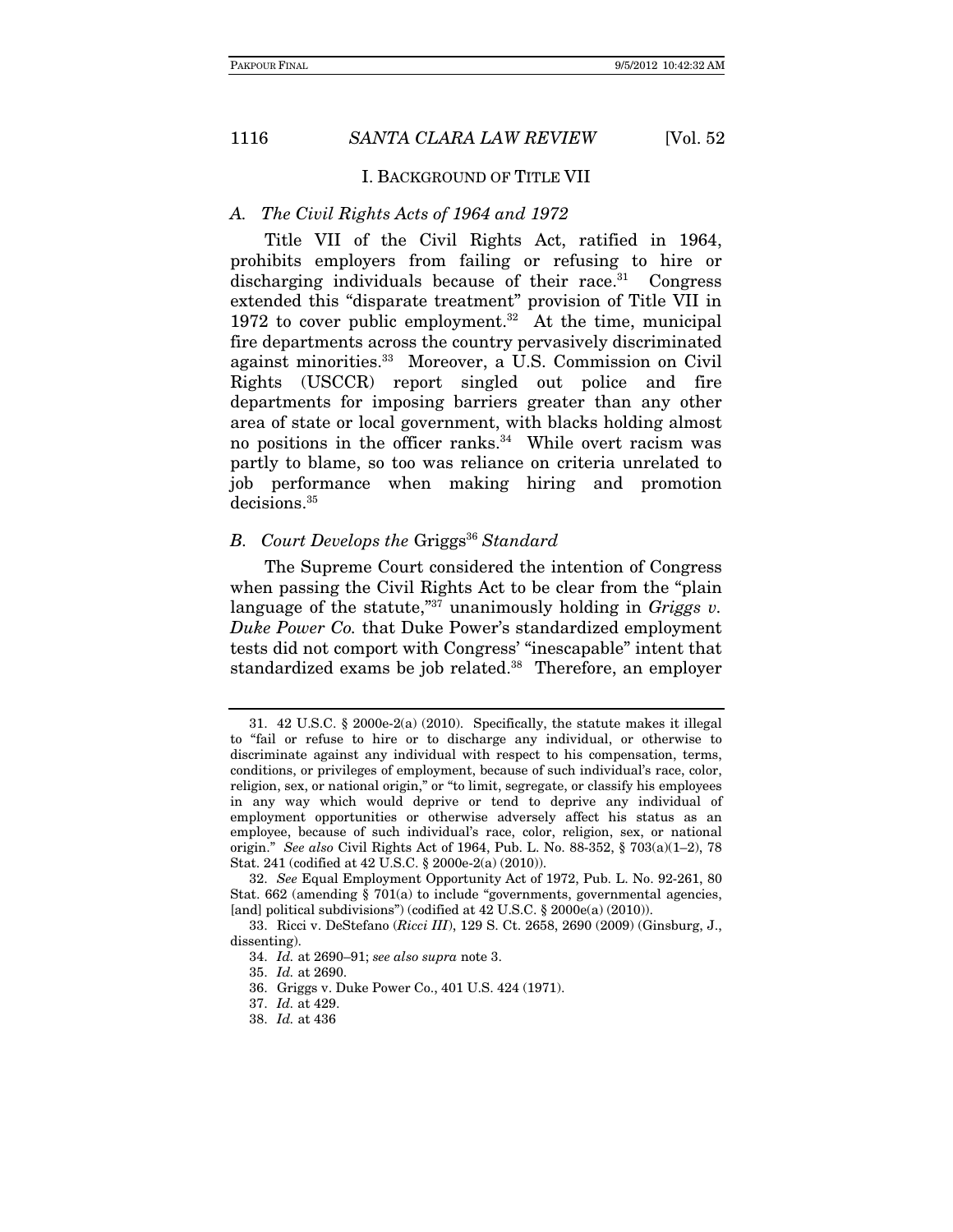could not give those tests "controlling force" over its hiring and promoting decisions without violating Title VII.39 Plaintiffs had challenged Duke Power's company policy that applicants for positions other than those in the labor department be high school graduates and score satisfactorily on two professionally prepared aptitude tests.40 Neither test measured the ability to learn to perform a particular job or category of jobs.41 At the time, evidence demonstrated that blacks performed far worse on these exams than whites.<sup>42</sup> Further, the 1960 census results showed that, while 34% of white males had completed high school, only 12% of blacks had in North Carolina, where Duke Power was located.<sup>43</sup>

While each individual took the same test for the same job, the Court understood Title VII as proscribing "not only overt discrimination but also practices that are fair in form, but discriminatory in operation."44 The "touchstone" of this analysis is "business necessity."45 In other words, Title VII prohibits any employment practice operating to exclude minorities, unless employers demonstrate it relates to job performance.46

Clarifying the Griggs standard, the Court in Albermarle Paper Co. v. Moody ruled that Title VII forbids the use of employment tests that are discriminatory in effect unless the employer shows that any given requirement signifies a manifest relationship to the employment in question. $47$  Once the employer does this, the complaining party can still prevail by showing that other tests or selection devices would also serve the employer's legitimate interest in "efficient and trustworthy workmanship," yet without the undesirable racial effect.48

<sup>39.</sup> Id.

<sup>40.</sup> Id. at 427–28.

<sup>41.</sup> Id. at 428.

 <sup>42.</sup> Id. at 430.

<sup>43.</sup> Id. at 426, 430 n.6.

<sup>44.</sup> Id. at 431.

<sup>45.</sup> Id.

<sup>46.</sup> Id. at 431.

 <sup>47.</sup> Albermarle Paper Co. v. Moody, 422 U.S. 405, 425 (1975).

<sup>48.</sup> Id. at 425; see also McDonnell Douglass Corp. v. Green, 411 U.S. 792, 801–02 (1973) (establishing the burden shifting framework for discrimination cases).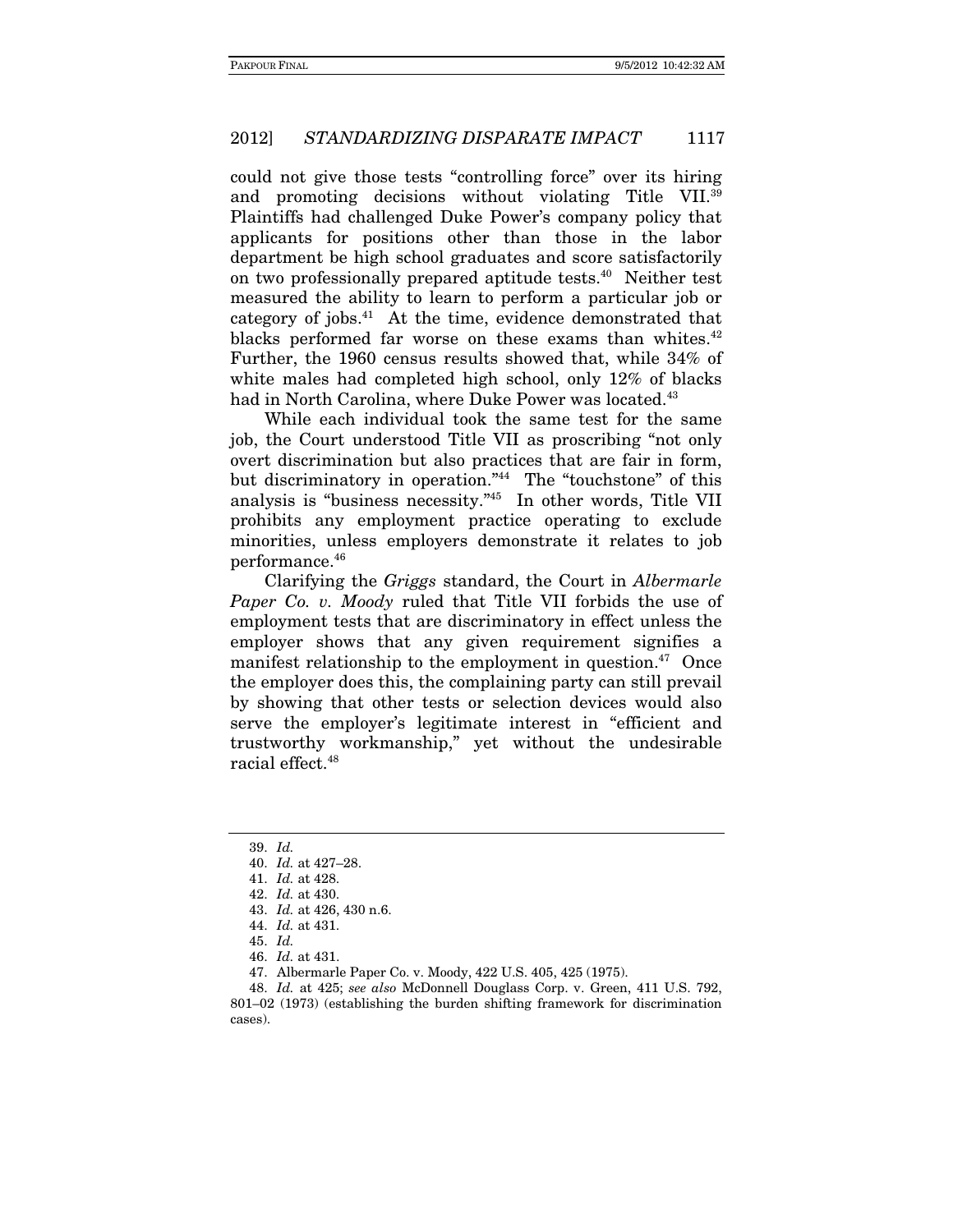#### C. EEOC Publishes Uniform Guidelines for Employers

Following the direction of Congress and the Court, the five government agencies having the primary responsibility for enforcing federal employment laws like Title VII, including the Equal Employment Opportunity Commission (EEOC), issued the "Uniform Guidelines on Employee Selection Procedures,"49 which became effective on September 25, 1978.50 The agencies adopted the guidelines to provide a uniform set of principles governing use of employee selection procedures "consistent with applicable legal standards."51 The guidelines stand for the principle "adopted by the Supreme Court" in Griggs and ratified by Congress in the 1972 amendment to Title VII that, "a selection process which has an *adverse impact* on the employment opportunities of members of a race . . . and thus *disproportionately screens* them out is unlawfully discriminatory."52

The Uniform Guidelines harmonize the use of standardized testing with the goals of Title VII.53 For example, under the Guidelines, "any selection procedure which has an adverse impact on the hiring, promotion, or other employment or membership opportunities of members of any race . . . will be considered to be discriminatory and inconsistent with" the guidelines, save for some exceptions.<sup>54</sup> In addition, where two or more selection procedures are available which serve the employer's legitimate interest and are substantially equally valid for a given purpose, the employer "should use the procedure which has been demonstrated to have the lesser adverse impact."55 Finally, whenever the employer is made aware that an alternative selection procedure with evidence of less adverse impact and

 <sup>49.</sup> Adoption of Questions and Answers to Clarify and Provide a Common Interpretation of the Uniform Guidelines on Employee Selection Procedures, 44 Fed. Reg. 11,996 (Mar. 2, 1979) [hereinafter Q&A]; see also Uniform Guidelines on Employee Selection Procedures, 29 C.F.R. § 1607.1 (2010). The Office of Personnel Management, Department of Justice, Department of Labor, and Department of Treasury made up the rest of the agencies responsible for enforcing employment laws. See Q&A, 44 Fed. Reg. at 11,996.

 <sup>50.</sup> Q&A, supra note 49, at 11,996.

 <sup>51.</sup> Q&A, supra note 49, at 11,997.

 <sup>52.</sup> Q&A, supra note 49, at 11,997 (emphasis added).

<sup>53.</sup> See infra text accompanying notes 54–56.

 <sup>54. 29</sup> C.F.R. § 1607.3(A).

 <sup>55.</sup> Id. § 1607.3(B).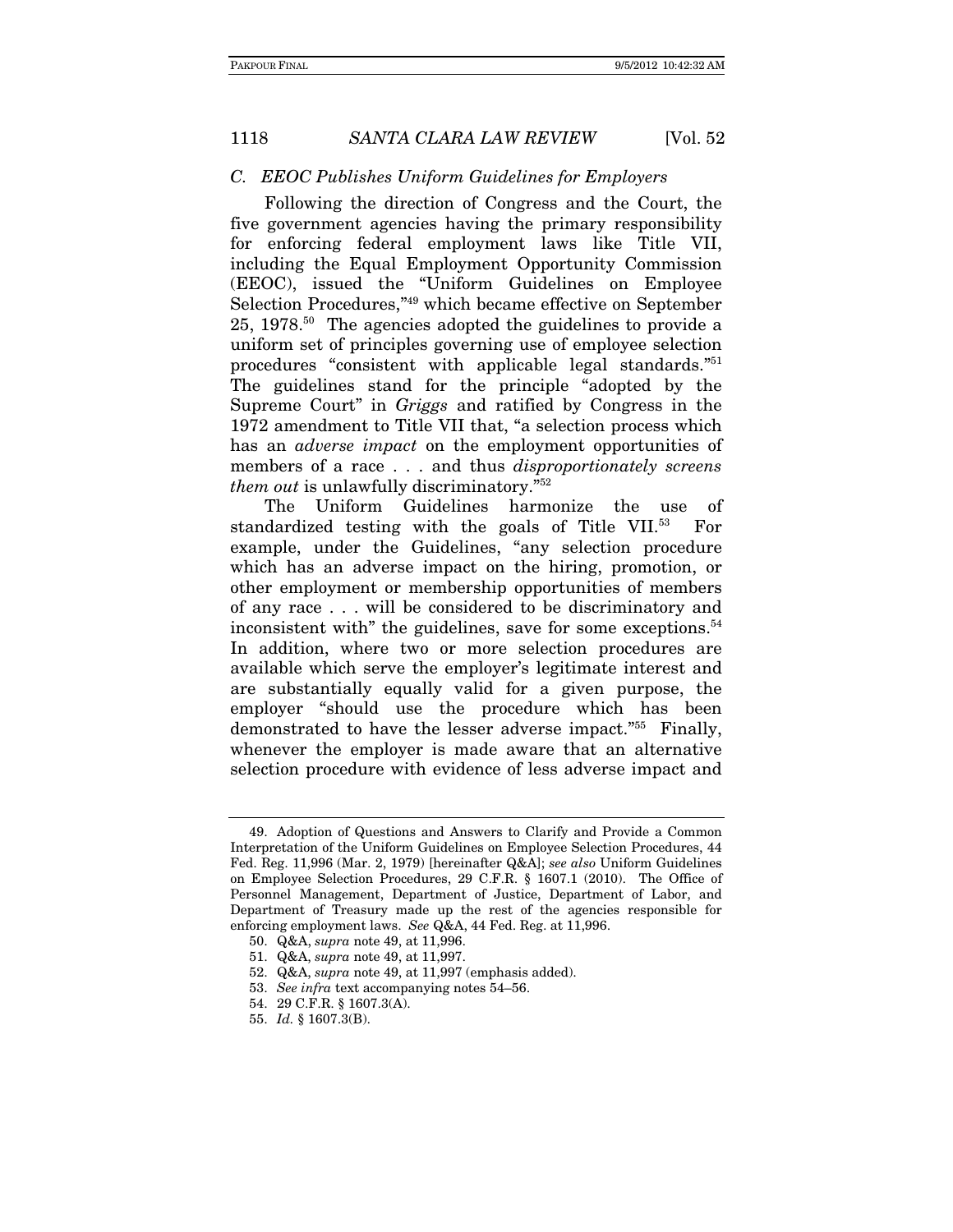substantial evidence of validity for the same job in similar circumstances exists, it should investigate it to determine the appropriateness of using it.56

# D. Wards Cove: <sup>57</sup> Court Moves in a New Direction

Despite the obvious direction in which Congress aimed, the Court moved in an entirely different one in Wards Cove Packing Co. v. Atonio, ruling by a five-to-four majority to alter some of the standards established by Griggs.<sup>58</sup> Whereas, before, employers had the burden of persuading the court that a practice that disproportionately excluded members of a minority group was a business necessity,<sup>59</sup> the Wards Cove Court ruled employers had merely the burden of production. $60$ Also, rather than demonstrating that the challenged practice had a "manifest relationship to the employment in question,"<sup>61</sup> Wards Cove permits such practices so long as they serve "in a significant way, the legitimate employment goals of the employer."62 Further, the touchstone of the inquiry was no longer business necessity, 63 but "a reasoned review of the employer's justification for his use of the challenged practice."64 The Court reversed the Ninth Circuit decision for the plaintiffs and remanded the case to the District Court for a ruling based on its new standard.<sup>65</sup>

#### E. Congress Responds: The Civil Rights Act of 1991

Congress responded to the Wards Cove decision almost immediately, passing the Civil Rights Act of 1991 to "improve Federal civil rights laws," and "to clarify provisions regarding disparate impact actions," among other purposes.<sup>66</sup> Finding

<sup>56.</sup> Id.

 <sup>57.</sup> Wards Cove Packing Co. v. Atonio, 490 U.S. 642 (1989).

<sup>58.</sup> See id. at 650 (reversing the Ninth Circuit's application of the Griggs standard).

 <sup>59.</sup> Griggs v. Duke Power Co., 401 U.S. 424, 431 (1971).

<sup>60.</sup> Wards Cove Packing Co., 490 U.S. at 659–60.

<sup>61.</sup> Griggs, 401 U.S. at 432.

<sup>62.</sup> Wards Cove, 490 U.S. at 659.

<sup>63.</sup> Griggs, 401 U.S. at 431 (emphasis added).

<sup>64.</sup> Wards Cove, 490 U.S. at 659 (emphasis added).

<sup>65.</sup> Id. at 661. See Atonio v. Wards Cove Packing Co., Inc., CS-74-145-JLQ, 1991 WL 67529 (W.D. Wash. Jan. 23, 1991) aff'd in part, vacated in part, 10 F.3d 1485–86 (9th Cir. 1993).

<sup>66.</sup> See Civil Rights Act of 1991, Pub. L. No. 102-166, § 105, 105 Stat 1071, 1071 (1991) (emphasis added) (codified at 42 U.S.C. § 2000e-2(k) (2010)).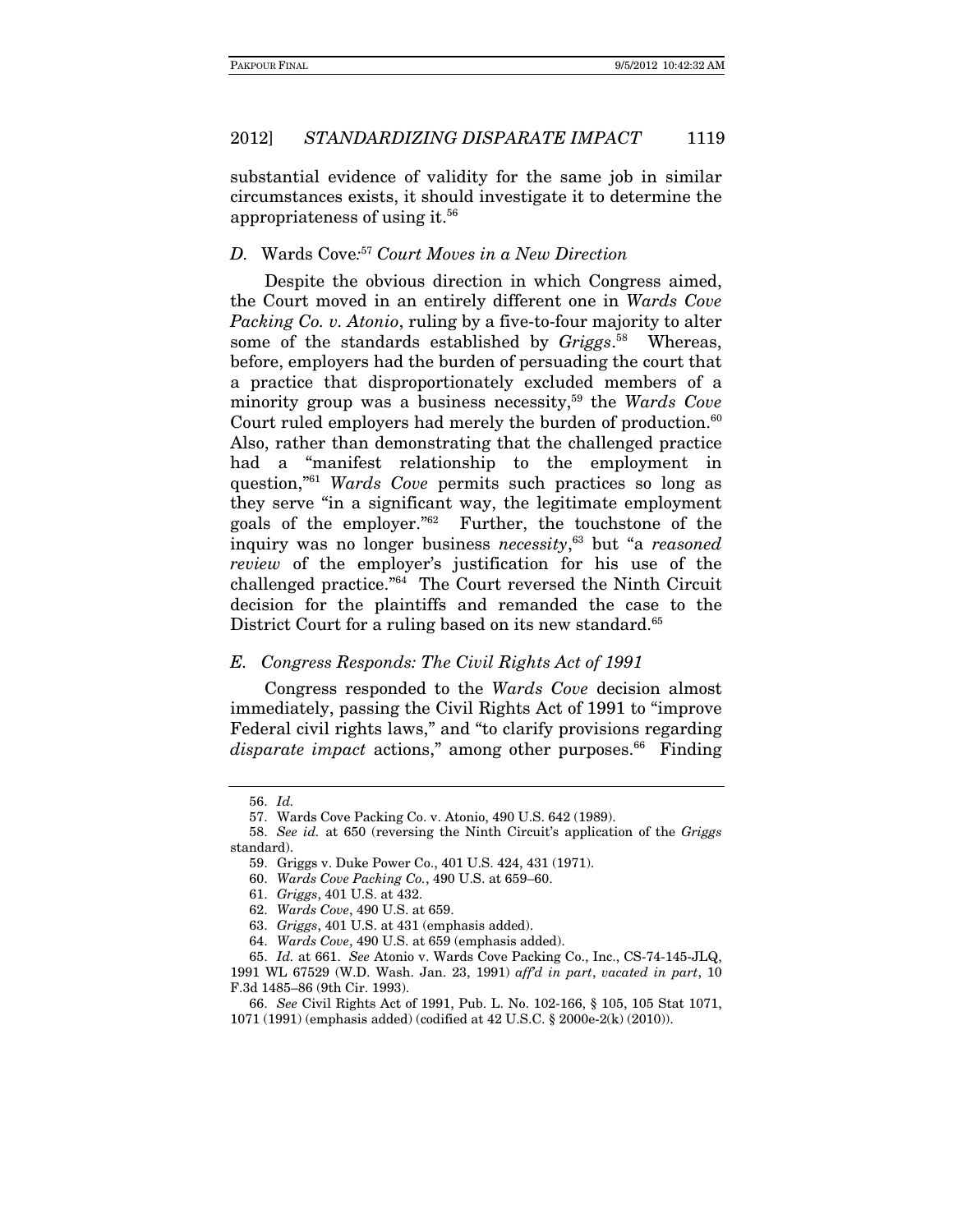that Wards Cove "has weakened the scope and effectiveness of Federal civil rights protections,"67 Congress aimed to "codify the concepts of 'business necessity' and 'job related'" enunciated by the Court in Griggs "and in the other Supreme Court decisions prior to Wards Cove."68 To that end, Congress added "disparate impact" as an explicit claim under Title VII section 703.<sup>69</sup> Under the new law, plaintiffs may show discrimination by demonstrating an employer utilizes a particular employment practice that causes a disparate *impact* and is unrelated to the position in question.<sup>70</sup>

Additionally, a plaintiff can show disparate impact by demonstrating an alternative employment practice the employer refuses to adopt.<sup>71</sup> Such demonstration shall be in accordance with the law "as it existed on June 4, 1989," the day before the Wards Cove decision.<sup>72</sup> The obvious intent of Congress therefore was to make perfectly clear its preference for the Griggs approach to Title VII claims over that of Wards Cove.

One intention of Congress that the Court understood, even before the enactment of the 1991 Civil Rights Act, was that employers should proactively take measures to comply with the statute.<sup>73</sup> The Uniform Guidelines set forth by the EEOC explicitly state that, "Congress strongly encouraged employers . . . to act on a voluntary basis to modify

70.  $42 \text{ U.S.C. }$  § 2000e-2(k)(1)(A)(i) (2010) (emphasis added). Specifically, the statute says, "An unlawful employment practice based on disparate impact is established under this subchapter only if . . . a complaining party demonstrates that a respondent uses a particular employment practice that causes a disparate impact on the basis of race, color, religion, sex, or national origin and the respondent fails to demonstrate that the challenged practice is job related for the position in question and consistent with business necessity." Id.

71. 42 U.S.C. § 2000e-2(k)(1)(A)(ii) (2010).

 72. 42 U.S.C. § 2000e-2(k)(1)(C) (2010). The Court decided Wards Cove on June 5, 1989. Wards Cove Packing Co. v. Atonio, 490 U.S. 642 (1989).

73. See, e.g., Local No. 93, Intern. Ass'n of Firefighters v. City of Cleveland, 478 U.S. 501, 515 (1986) ("We have on numerous occasions recognized that Congress intended voluntary compliance to be the preferred means of achieving the objectives of Title VII."); Albemarle Paper Co. v. Moody, 422 U.S. 405, 417– 418 (1975) (quoting United States v. N.L. Industries, Inc., 479 F.2d 354, 379 (8th Cir. 1973)) (Title VII sanctions intended to cause employers "to selfexamine and self-evaluate their employment practices and to endeavor to eliminate, so far as possible, the last vestiges of an unfortunate and ignominious page in this country's history.").

<sup>67.</sup> See id. § 2.

<sup>68.</sup> See id. § 3.

<sup>69.</sup> See id. § 105; see also 42 U.S.C. § 2000e-2(k) (2010).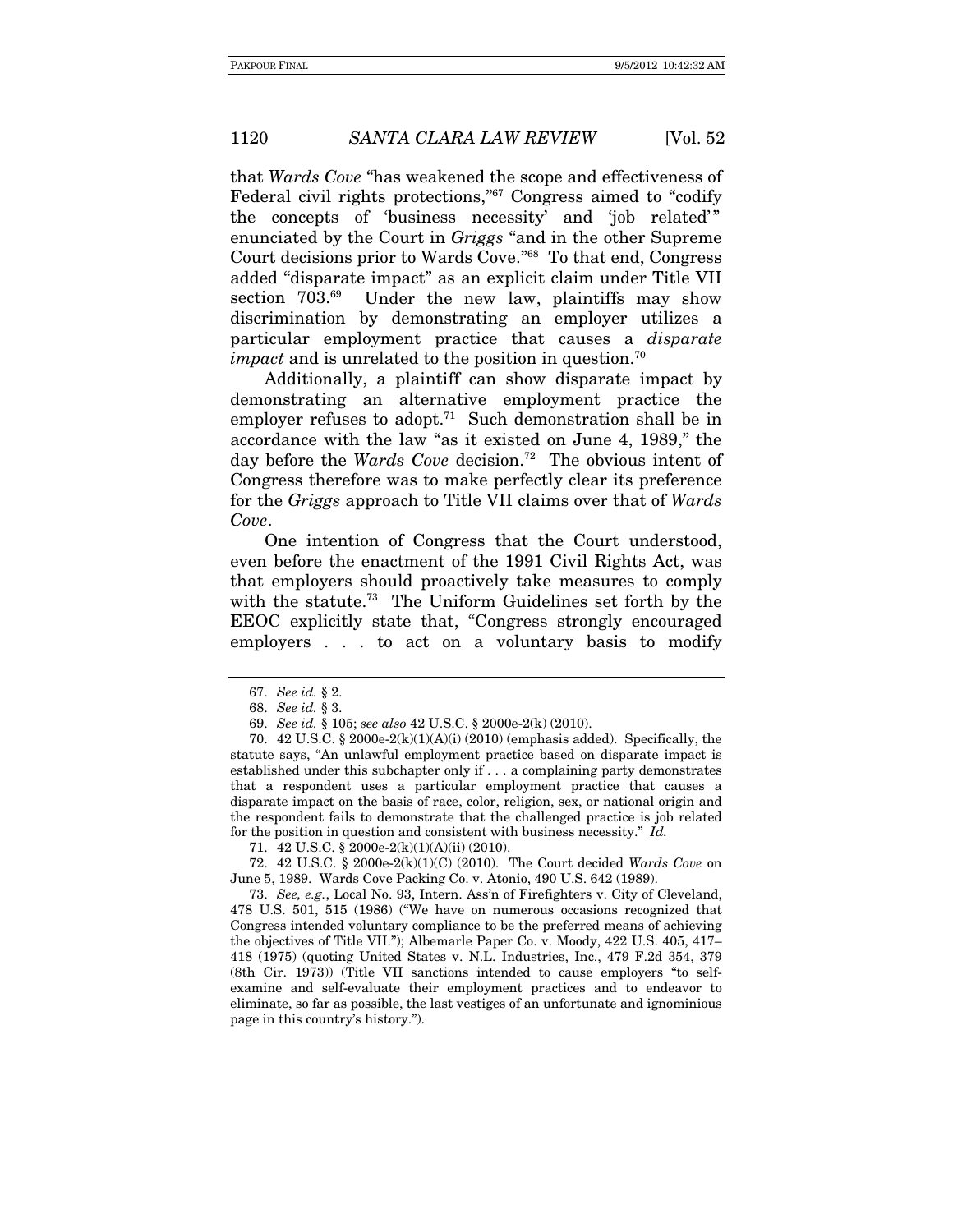employment practices and systems which constituted barriers to equal employment opportunity, without awaiting litigation or formal government action."74 For example, when the Santa Clara County Transit District Board of Supervisors adopted a hiring plan that authorized managers to consider as one factor the sex of a qualified applicant in making promotions to positions within a traditionally segregated job classification in which women had been significantly underrepresented,75 the Court upheld the plan.76

As a result of employers taking proactive steps to avoid disparate impact claims, the number of so-called reverse discrimination suits has risen.<sup>77</sup> But federal trial and appellate courts have dealt with such suits by upholding the purpose of Title VII.78 For example, White and Latino applicants to the police department brought a Title VII class action lawsuit against the County of Nassau in New York State for redesigning its entrance exam to minimize the discriminatory impact on minority candidates.79 The Second Circuit rejected the plaintiffs' disparate treatment claim because there was no evidence the county intended to discriminate against any one class, a prerequisite for a disparate treatment claim.<sup>80</sup> The court also rejected the plaintiffs' disparate impact claim because they could not show the exam fell "more harshly upon them," a prerequisite for a disparate impact claim.81 While the county expressly admitted it redesigned the test to diminish the adverse impact on black applicants, that desire "in and of itself" did not constitute evidence of discrimination.82 It would be a mistake to treat "racial motive as a synonym for a

 <sup>74.</sup> Uniform Guidelines on Employee Selection Procedures, 29 C.F.R. § 1608.1(b) (2010).

 <sup>75.</sup> Johnson v. Transp. Agency, 480 U.S. 616, 620–21 (1987).

<sup>76.</sup> Id. at 642. "[V]oluntary employer action can play a crucial role in furthering Title VII's purpose of eliminating the effects of discrimination in the workplace, and . . . Title VII should not be read to thwart such efforts." Id. at 630.

<sup>77.</sup> See Does Affirmative Action Punish Whites?, MSNBC.COM (Apr. 28, 2009, 7:19:29 PM), http://www.msnbc.msn.com/id/30462129/ns/us\_news-life; see also 29 C.F.R. § 1608.1(a).

<sup>78.</sup> See infra text accompanying notes 79–83.

<sup>79.</sup> See Hayden v. County of Nassau, 180 F.3d 42, 51–52 (2d Cir. 1999).

<sup>80.</sup> Id.

<sup>81.</sup> Id.

<sup>82.</sup> Id. at 48.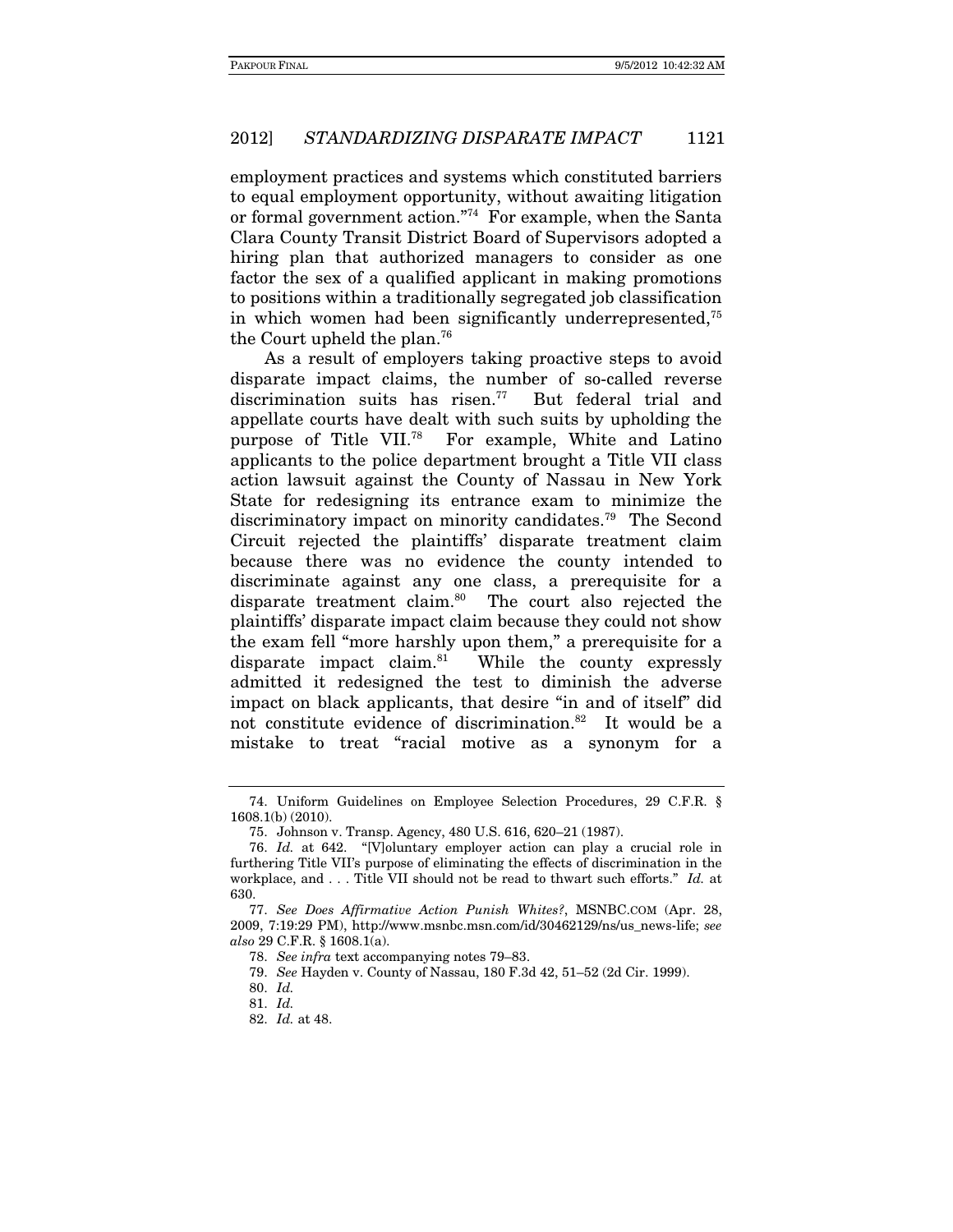constitutional violation."83

The Tenth Circuit rejected a similar Title VII claim by white male police officers, who complained that the police department's expansion of those eligible to participate in an oral examination—which resulted in the addition of one Hispanic male, one Hispanic female, one Native American female, and three white males to the list of those eligible for promotion—discriminated against the plaintiffs on the basis of race.84 The department generated the "Promotional List" using a two-stage competition among eligible officers: a written exam and an oral "Assessment Center" exam.<sup>85</sup> Only those employees who achieved a certain score on the written exam advanced to the Assessment Center portion.<sup>86</sup> The complaining officers qualified for the Assessment Center stage regardless of whether the department expanded the eligibility list or not. $87$  However, due to their Assessment Center scores, they failed to make the Promotional List.<sup>88</sup> The Tenth Circuit ruled that, assuming the department expanded the eligibility list solely because it wanted to include more women and minorities in the next stage, plaintiffs could not demonstrate denial of the opportunity to compete on an equal footing with minority candidates.<sup>89</sup>

The circuit courts have thus protected employers from disparate treatment claims when they took reasonable steps to ensure all applicants competed on a level playing field. In deciding Ricci, the Supreme Court continued to recognize voluntary compliance as "the preferred means of achieving the objectives of Title VII."90 However, mere "good faith" fear of disparate impact liability will no longer be enough to justify such voluntary compliance if it violates the disparate treatment provision of Title VII.91

<sup>83.</sup> Id. at 49 (referring to plaintiffs' additional equal protection claim).

 <sup>84.</sup> Byers v. City of Albuquerque, 150 F.3d 1271, 1272–73 (10th Cir. 1998).

<sup>85.</sup> Id. at 1273.

<sup>86.</sup> Id.

<sup>87.</sup> Id.

<sup>88.</sup> Id.

<sup>89.</sup> Id. at 1277 (affirming the district court's granting of summary judgment for the city).

 <sup>90.</sup> Ricci v. DeStefano (Ricci III), 129 S. Ct. 2658, 2674 (2009) (quoting Local No. 93, Intern. Ass'n of Firefighters v. City of Cleveland, 478 U.S. 501, 515 (1986)).

<sup>91.</sup> Id. at 2675.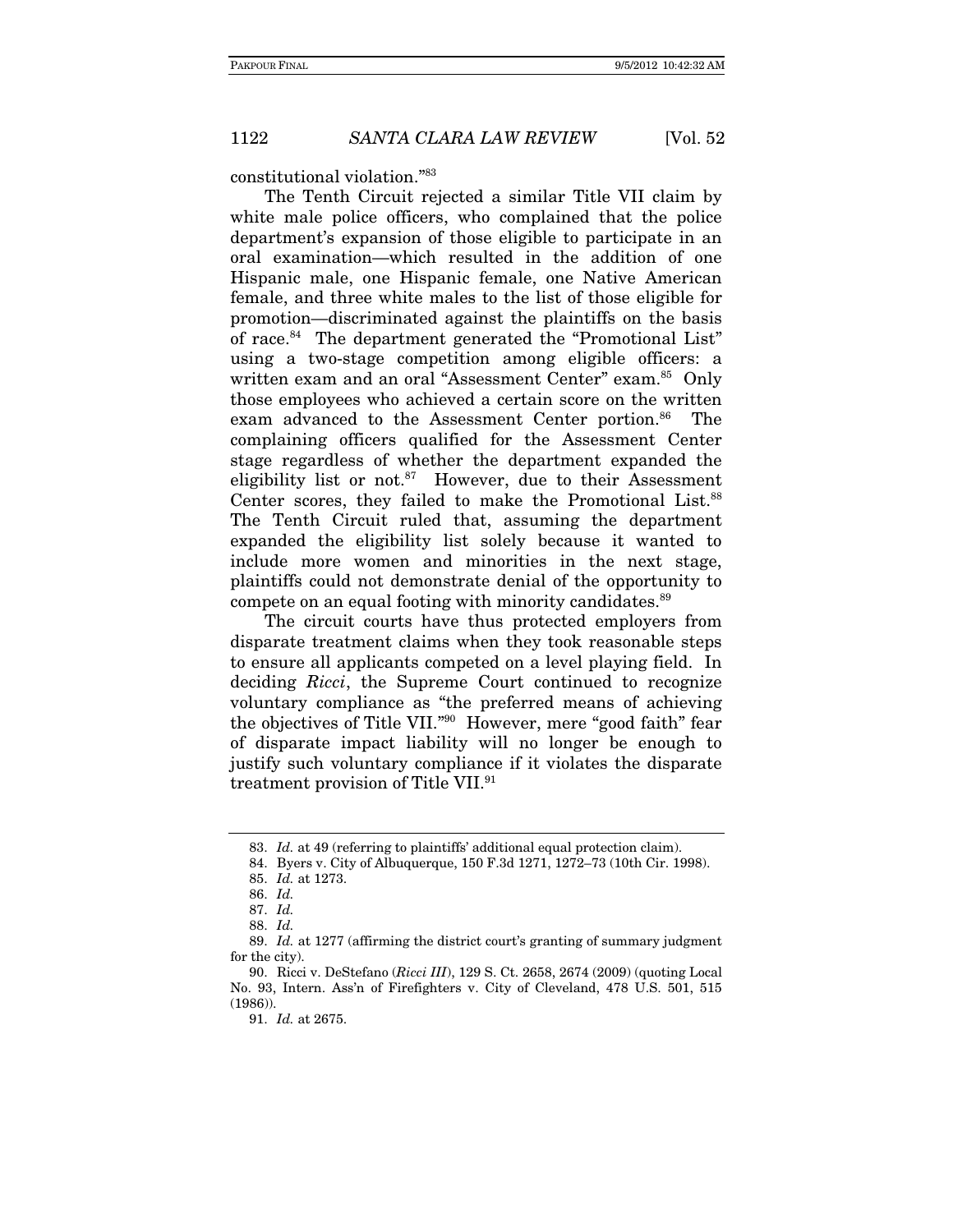# II. THE RACIALLY DISPARATE IMPACT OF STANDARDIZED EXAMS

While in existence now for nearly a century, standardized pre-employment testing experienced a huge spurt during World War II, as the U.S. military administered cognitive ability and intelligence testing when selecting personnel. $92$ While the Civil Rights Act and the publishing of the Uniform Guidelines in the 1970s shed some doubt on the validity of pre-employment testing, by the late 1980s and 1990s, preemployment testing had made a comeback.<sup>93</sup> That is because these tests are widely believed to be among the most valid predictors of job performance, regardless of the fact that they are associated with large performance differences between blacks and whites, as well as employers hiring proportionately fewer blacks than whites.94 The consequences of these policies leave individuals in certain ethnic groups with markedly lower levels of access to better employment opportunities.95

It is generally accepted across disciplines to expect a 1.0 standard deviation between black and white performance on standardized testing, no matter the discipline (i.e., education, military, employment, etc.).<sup>96</sup> Without delving deeper into an examination of standard deviations, an employer planning to hire 25% of those passing a test resulting in a 1.0 standard deviation between whites and blacks might expect to hire or promote approximately  $4.7\%$  of the black applicants.<sup>97</sup> Compare that with a standard deviation of 0.9 and the same hiring ratio might result in a projected minority hiring/promotion rate of 5.8% of black applicants.<sup>98</sup> Thus, the lower the standard deviation between races, the greater the likelihood such a selection method will produce a diverse workforce.

 <sup>92.</sup> Carrigan, supra note 15, at 35, 37.

<sup>93.</sup> Id. at 37.

<sup>94.</sup> Philip L. Roth et. al., *Ethnic Group Differences in Cognitive Ability in* Employment and Educational Settings: A Metaanalysis, 54 PERSONNEL PSYCHOL. 297, 298 (2001).

 <sup>95.</sup> Id. at 298.

 <sup>96.</sup> The standard deviation for blacks is 0.99, 1.02, 1.34, 1.10, and 0.99 for the SAT, ACT, GRE, military tests and employment tests respectively. Sackett, supra note 16, at 222.

 <sup>97.</sup> Roth, supra note 94, at 300.

 <sup>98.</sup> Id.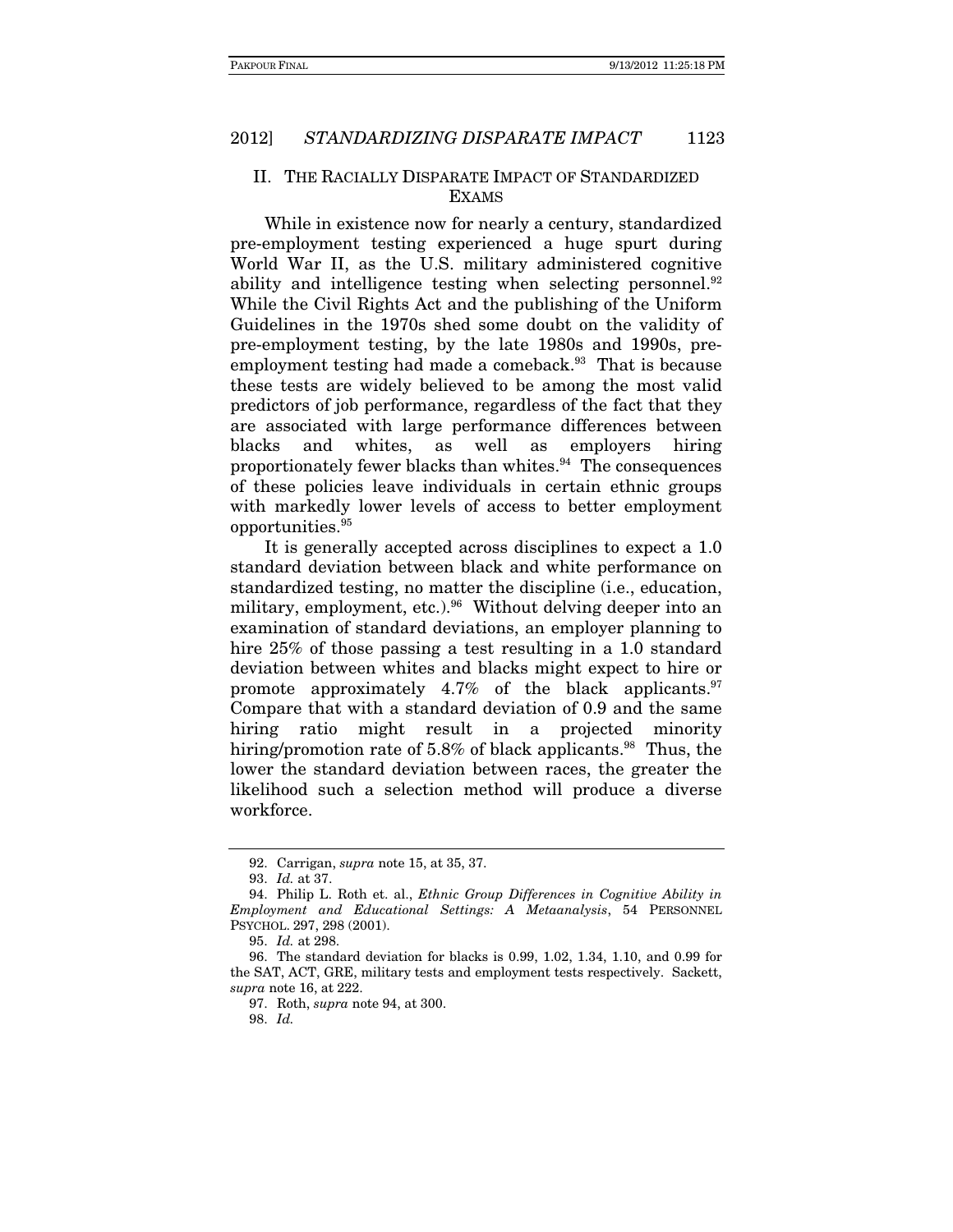The effects of the standard deviation played a pronounced role in Ricci, where the fire department invited  $22\%$  of those applying for the captain position to interview.<sup>99</sup> Twenty percent of those testing to become captain were black; however only 1% passed and none of them were ultimately selected to interview.<sup>100</sup> The fire department invited 13% percent of those applying for the lieutenant promotion to interview.101 Twenty-five percent of those testing to become lieutenant were black, however less than 1% passed and none were invited to interview.<sup>102</sup>

#### III. BACKGROUND OF RICCI V. DESTEFANO

#### A. The Dispute

In suing the city and those responsible for refusing to certify the 2003 fire department promotional test results, seventeen white candidates and one Hispanic candidate claimed the defendants intentionally discriminated against them in favor of nonwhite candidates because of political pressure exerted by the mayor, thereby violating Title VII's disparate treatment provision.<sup>103</sup> Defendants replied they only desired to avoid violating Title VII's disparate impact provision and comply with the spirit of that law.104

#### B. Administering the Exam

In 2003, the New Haven Fire Department administered written and oral examinations for promotion to Lieutenant and Captain.105 Forty-one applicants took the Captain's

 <sup>99.</sup> Ricci v. DeStefano (Ricci I), 554 F. Supp. 2d 142, 145 (D. Conn. 2006).

<sup>100.</sup> Id.

<sup>101.</sup> Id. 102. Id.

<sup>103.</sup> Id. at 150–51. 104. Id. at 152–53.

 <sup>105.</sup> Id. at 145. The city contracted with I/O Solutions (IOS), a company that

specializes in these kinds of exams, to design the test. Id. The company first interviewed a random sample of current New Haven Fire Department Lieutenants, Captains, and Battalion Chiefs to determine the basic information concerning the structure of the department, the tasks required of individuals at each rank, and the materials the department generally utilizes for training. Id. at 147. Based on those interviews, IOS developed a written "job analysis questionnaire" (JAQ) that asked all incumbents in the positions for Lieutenant and Captain "to provide information about how important they feel a specific task, knowledge area, skill or ability is  $\dots$  " Id. The JAQ asked how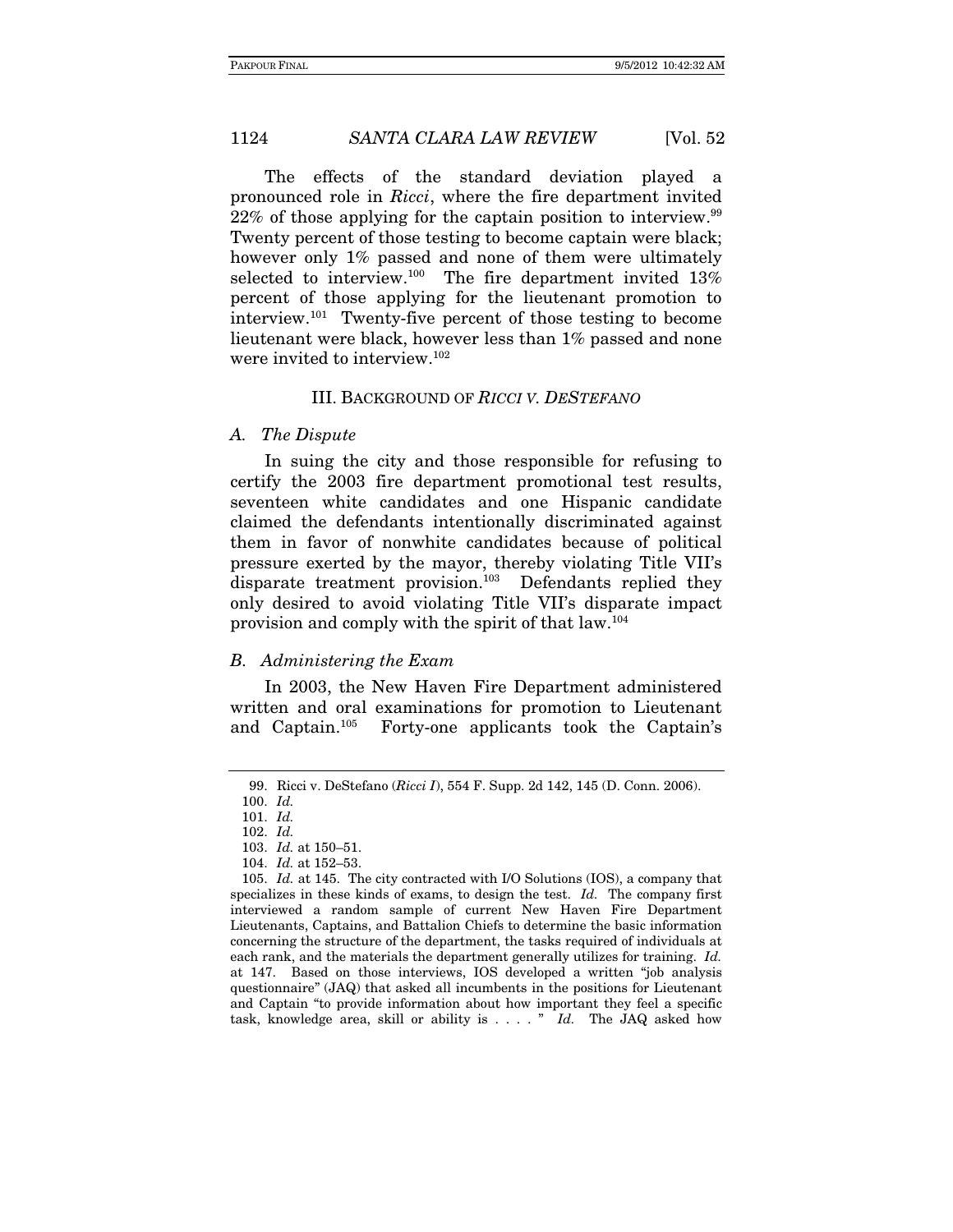exam, of whom twenty-five were white, eight black, and eight Hispanic.106 Twenty-two of the applicants passed, of whom sixteen were white, three black, and three Hispanic.<sup>107</sup> However, because only nine individuals would be considered for the seven vacancies the city needed to fill, and the top nine scores came from seven whites and two Hispanics, the Fire Department did not consider any blacks for a captain position.108

Seventy-seven applicants took the Lieutenant's exam, of whom forty-three were white, nineteen black, and fifteen Hispanic.109 Thirty-four passed, of whom twenty-five were white, six black and three Hispanic.<sup>110</sup> However, because only ten individuals would be considered for the eight lieutenant vacancies the city needed to fill, and the top ten scores came from ten whites, the Fire Department did not consider any blacks or Hispanics for promotion.<sup>111</sup>

#### C. New Haven Assesses the Results

New Haven's Civil Service Board (CSB) held several hearings in 2004 before deciding whether to certify the results of the exam.112 Alarmed by the results, the city's Corporate Counsel Thomas Ude characterized them to the CSB as demonstrating "a very significant disparate impact ...."<sup>113</sup> He later testified that the results of previous exams in the department and in other departments had not produced this level of disparity, making these results

important each task was to successful performance on the job and how frequently it was necessary to perform it. Id. The importance and frequency of a task were merged into a metric called "criticality or essentiality." Id. Tasks above a certain threshold in this metric were designated for testing on the written and oral portions of the exam. Id. Upon completion, the test was assessed by two "independent reviewers," neither of whom worked in the state. Id.

<sup>106.</sup> Id. at 145.

<sup>107.</sup> Id.

<sup>108.</sup> Id.

<sup>109.</sup> Id.

<sup>110.</sup> Id.

 <sup>111.</sup> Id. at 145.

<sup>112.</sup> Id.

<sup>113.</sup> Id. at 145. Interpreting the disparate impact statute for the CSB, Ude informed the board that, even if they believed the test was job-related, it could still be rejected if it had a disparate impact on a minorities and less discriminatory alternatives for selecting candidates for promotion existed. Id. at 145–46.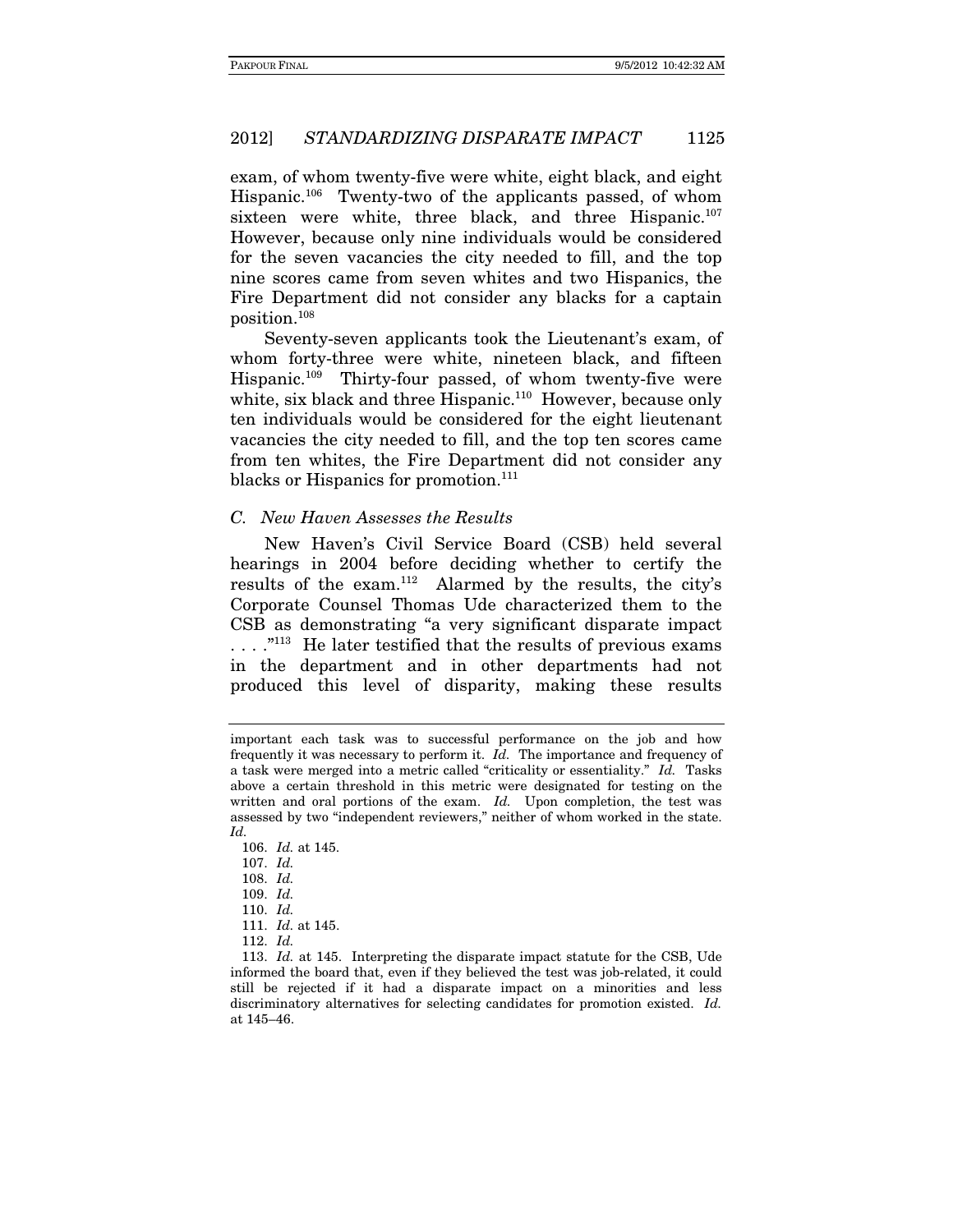"different" from results in the past. $114$ 

While none of the firefighters knew where they placed on the exam, several testified before the CSB in favor and against certifying the results.<sup>115</sup> Frank Ricci, the plaintiff in the subsequence case, spoke in favor of certifying the results, arguing that he studied eight to thirteen hours a day to prepare for the exam, incurring over \$1000 in costs, including purchasing the books and paying an acquaintance to read them onto tape because he is dyslexic and learns better by listening.<sup>116</sup> Another firefighter argued the test was fair since every question on it came from the materials applicants were instructed to study.117 Several firefighters argued against certifying the results, some on the ground that the questions "were not relevant to knowledge or skills necessary for the positions."118 Another firefighter mentioned the study materials were difficult to obtain.<sup>119</sup>

Donald Day, a representative of the Northeast Region of the International Association of Black Professional Firefighters, argued against certification on several grounds.120 First, black and Hispanic firefighters ranked sufficiently high to have a realistic opportunity for promotion on previous promotional examinations in 1996 and 1999.121 Day also compared New Haven's results with that of Bridgeport, Connecticut's department, which had more diversity in its ranks.<sup>122</sup>

Attempting to understand whether the test itself was flawed, the CSB heard testimony from Christopher Hornick, Ph.D., who runs a consulting business that competes with the company the city hired to generate the exam.123 While not referring to the test itself, Hornick testified that the results of

<sup>114.</sup> Id. at 150.

<sup>115.</sup> Id. at 146.

<sup>116.</sup> Id.

 <sup>117.</sup> Id.

<sup>118.</sup> Id. For example, one question asked whether to park a fire truck facing "uptown" or "downtown," terms that have no reference in New Haven. Id.

<sup>119.</sup> Id. The only books that fire houses kept on hand were the "Essentials to Fire Fighting" series, not the books included on the syllabus to be studied for the exam. Id.

<sup>120.</sup> Id.

<sup>121.</sup> Id.

<sup>122.</sup> Id. (referring specifically to the fact Bridgeport weighed the written portion of the exam significantly less than New Haven, 30% rather than 60%).

 <sup>123.</sup> Id. at 148.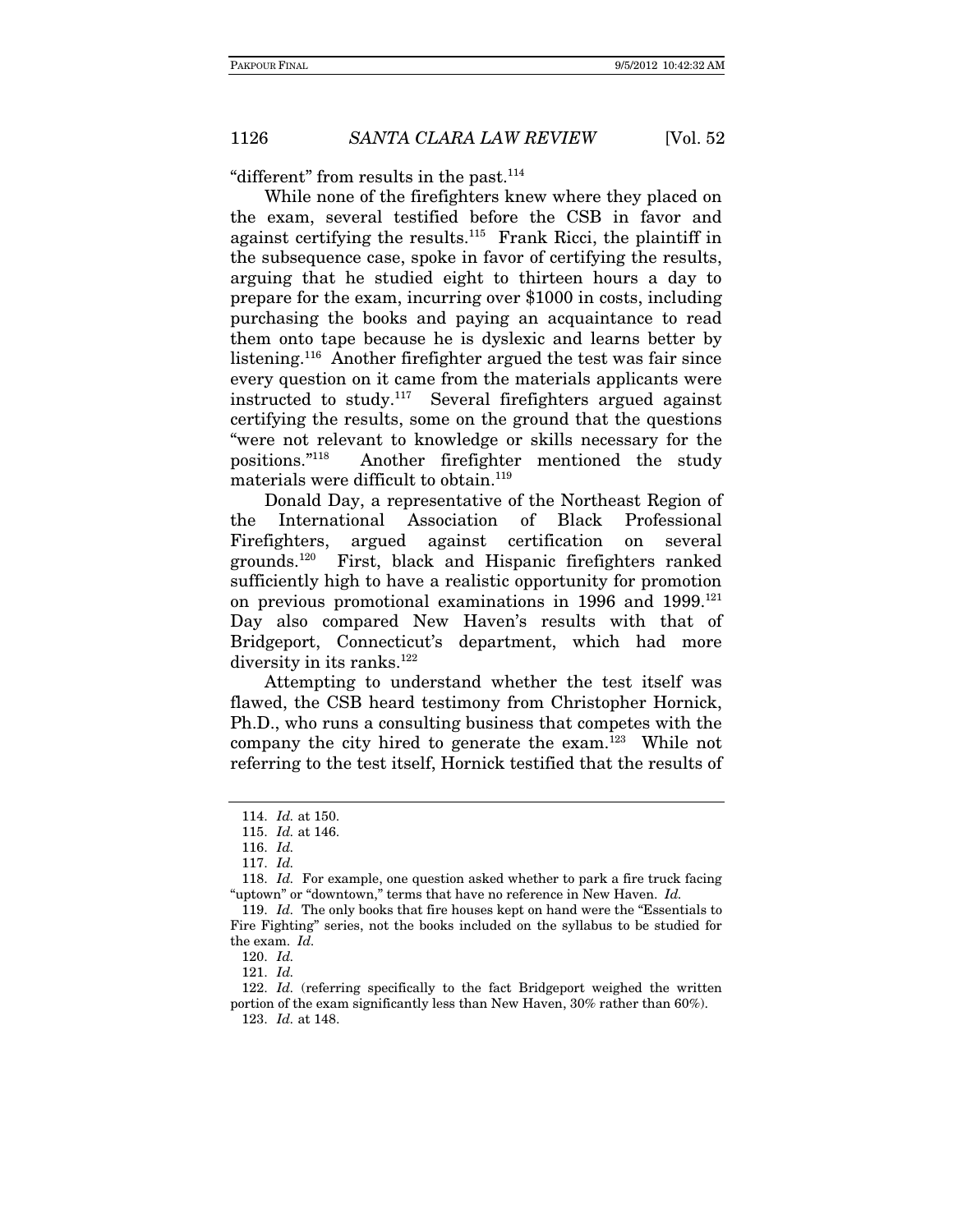the exam exhibited "relatively high adverse impact."124 He also told the committee that his company finds "significantly and dramatically less adverse impact" in most of the tests he designs.125 While whites normally outperform nonwhites on the majority of standardized testing procedures, $126$  the degree of adverse impact resulting from the New Haven tests "surprised" Hornick.127 When pressed to explain the disparity, Hornick referred to several characteristics of the exam that combined to produce the disparity.<sup>128</sup> First, New Haven depended far more on the written portion of the exam than other departments.129 He also pointed to the fact that no one within the New Haven Fire Department reviewed the test, which typically results in questions that have scant relevance to the specific department tested.130 Yet, Hornick suggested the CSB should certify the results anyway.<sup>131</sup>

Hornick also testified about alternatives to the exam New Haven employed.132 One alternative is an "assessment center process," which is essentially an opportunity for candidates to demonstrate their knowledge of standard operating procedures, and how they would address a particular problem rather than verbally regurgitating it on a written exam.<sup>133</sup> Hornick testified that such "situation judgment tests," once customized to particular organizations, "demonstrate dramatically less adverse impacts."134 Such an approach has been endorsed in the past by the Tenth Circuit.<sup>135</sup>

Finally, Dr. Janet Helms, a professor of counseling psychology and director of the Institute for the Study and Promotion of Race and Culture at Boston College, testified

<sup>124.</sup> Id.

<sup>125.</sup> Id.

<sup>126.</sup> Id. Vincent Lewis, a Fire Program Specialist for the U.S. Department of Homeland Security, and a retired firefighter from Michigan, also testified to the CSB that, while the test asked relevant questions and he would not change a thing, the disparate impact was probably the result of a "general pattern that usually whites outperform [nonwhites] on testing." Id. at 149.

<sup>127.</sup> Id. at 148.

<sup>128.</sup> Id.

 <sup>129.</sup> Id.

<sup>130.</sup> Id. at 148–49.

 <sup>131.</sup> Ricci v. DeStefano (Ricci III), 129 S. Ct. 2658, 2680 (2009).

<sup>132.</sup> Ricci I, 554 F. Supp. 2d at 149.

<sup>133.</sup> Id.

<sup>134.</sup> Id.

<sup>135.</sup> See Byers v. City of Albuquerque, 150 F.3d 1271, 1273 (10th Cir. 1998); supra Part I.E.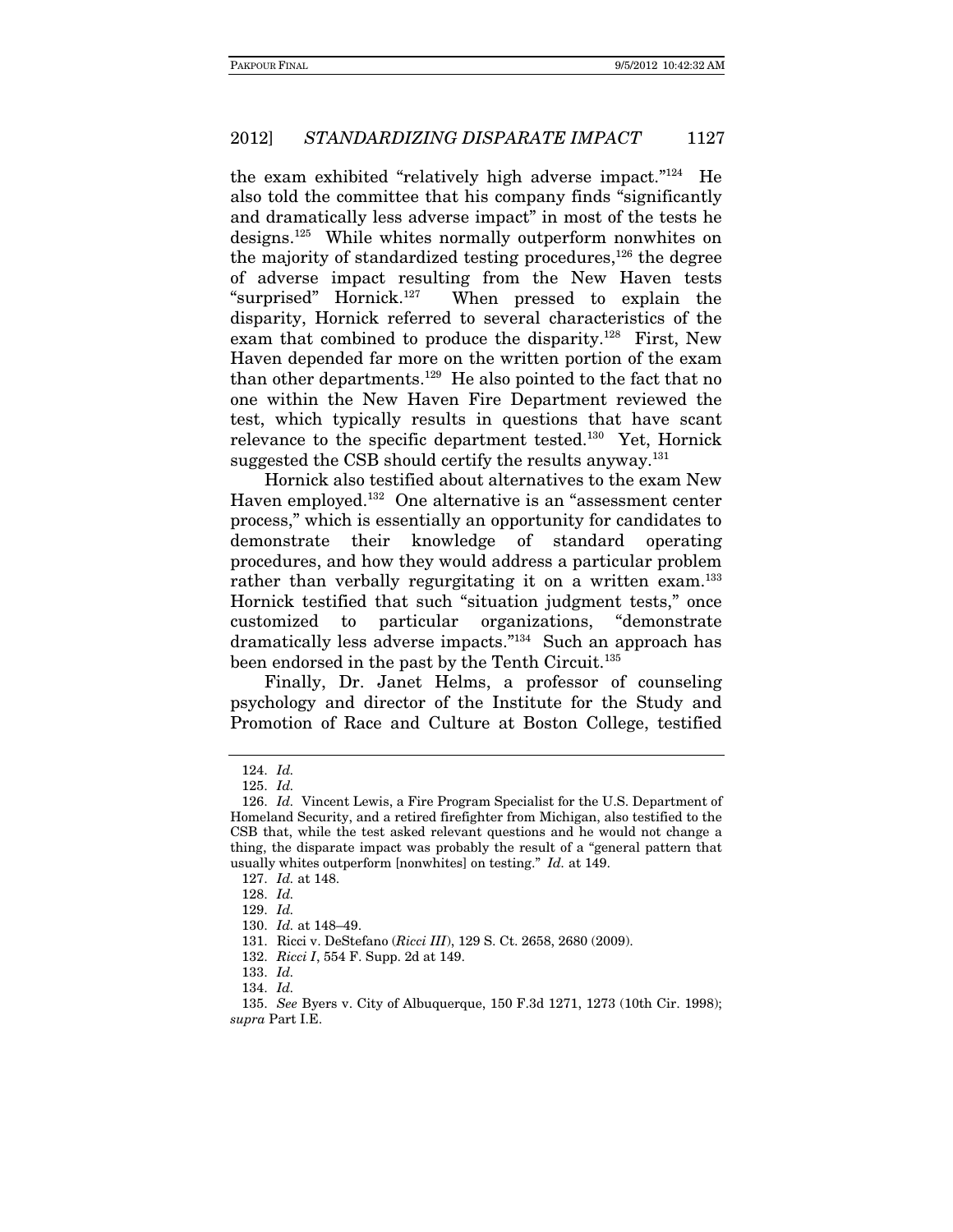generally about the differences in performance on standardized tests between whites and nonwhites.<sup>136</sup> According to Helms, experts know "for a fact" that, regardless of what kind of written test given in this country, they can just about predict how many people will pass who are members of "underrepresented groups."137 In fact, the results in New Haven's case were indicative of those predictions.138 As for New Haven's test, Helms suggested one problem might be that 67% of the respondents in the survey that determined which questions were relevant to the job were white, so the questions ultimately chosen may have skewed toward their job knowledge as "most of the literature on firefighters show that the different [racial and gender] groups perform the job differently."139 Another reason for the difference could have resulted from disparities in opportunities for training and "informal mentoring" available to minorities. $140$  Helms testified that minority test takers often score lower because they are not expected to perform well.<sup>141</sup> She also mentioned that minority test takers often deviate from the traditional methods of performing tasks.<sup>142</sup> Finally, Helms believed that socioeconomic disparity infected the scores, most likely a result of requiring costly books to prepare for the exam.<sup>143</sup>

#### D. District Court Grants Summary Judgment for City

Applying the *McDonnell Douglas* three-prong burdenshifting framework,144 District Court Judge Janet Bond

<sup>136.</sup> Ricci I, 554 F. Supp. 2d at 149.

<sup>137.</sup> Id.

<sup>138.</sup> Id.

<sup>139.</sup> Id.

<sup>140.</sup> Id.

<sup>141.</sup> Id.

 <sup>142.</sup> Id.

<sup>143.</sup> Id.

<sup>144.</sup> See McDonnell Douglas Corp. v. Green, 411 U.S. 792, 802 (1973). Under that test, plaintiffs first must establish a prima facie case of discrimination on account of race. Ricci I, 554 F. Supp. 2d at 151. To do so, they must prove  $(1)$ membership in a protected class, (2) qualification for the position, (3) an adverse employment action, and (4) circumstances giving rise to an inference of discrimination on the basis of membership in the protected class. Id. at 151–52. This proof thus shifts the burden to the defendant to produce evidence that the plaintiff was terminated for a legitimate, nondiscriminatory reason. Id. at 152. "This burden is one of production, not persuasion." Id. (quoting Reeves v. Sanderson Plumbing Products, Inc., 530 U.S. 133, 142 (2000)). "It involves no credibility assessment." Id. (quoting Reeves, 530 U.S. at 142). Defendant's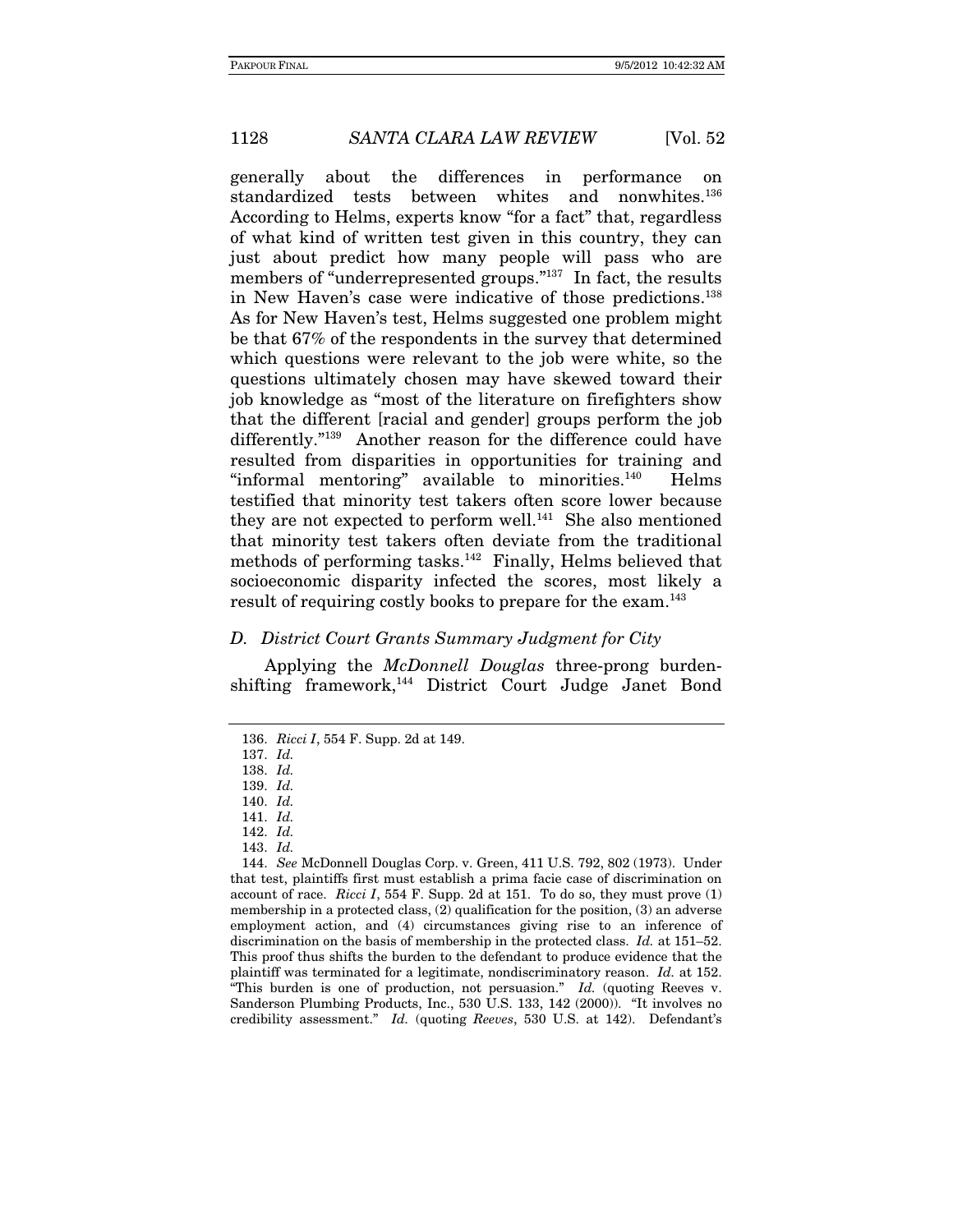Arterton held that, since the city's motivation when refusing to certify the results was a "good faith" attempt to comply with Title VII, it had no discriminatory intent, and thus the plaintiffs could not prevail on their Title VII claim.145

Specifically, the District Court noted that the department's test resulted in textbook disparate impact, citing the EEOC's Uniform Guidelines.146 Under the Guidelines' "four-fifths rule," a selection that yields "a selection rate for any race, sex, or ethnic group which is less than four-fifths . . . of the rate for the group with the highest rate will generally be regarded by the federal enforcement agencies as evidence of adverse impact."<sup>147</sup> The four-fifths result would have been only 48% on the lieutenant's exam, while on the captain's exam it would have been even less, both far below the 80% threshold imposed by the EEOC.148

### E. Second Circuit Affirms District Court Decision

In what became the most discussed circuit court opinion of 2008,149 the Second Circuit affirmed the District Court's

148. Id. at 153–54.

burden is satisfied if the proffered evidence, "taken as true, would permit the conclusion that there was a nondiscriminatory reason for the adverse action." Id. (quoting Schnabel v. Abramson, 232 F.3d 83, 88 (2d Cir. 2000)). If the employer articulates a neutral reason for the plaintiff's termination, the burden shifts back to the plaintiff to show pretext, or that the employer's proffered explanation has no support. Id. at 152.

<sup>145.</sup> Ricci I, 554 F. Supp. 2d at 160 (granting defendant's motion and denying plaintiff's motion for summary judgment).

<sup>146.</sup> Id. at 153.

<sup>147.</sup> Id. (citing Uniform Guidelines on Employee Selection Procedures, 29 C.F.R. § 1607.4(D) (2010)).

 <sup>149.</sup> U.S. President Barack Obama nominated Judge Sonia Sotomayor from the Second Circuit to replace David Souter as Supreme Court Justice the year after Sotomayor served as part of the per curiam opinion affirming the District Court decision in Ricci. See, e.g., EDITORIAL: A Judge Too Far; Nominating Sotomayor reveals the president's true colors, THE WASHINGTON TIMES, May 27,<br>2009, at A18, *available* at http://www.washingtontimes.com/news/ 2009, at A18, available at http://www.washingtontimes.com/news/  $2009/\text{may}/27/\text{a}-\text{judge-too-far}$  ("The Supreme Court is expected to rule on Ricci v. DeStefano before the Senate votes on Judge Sotomayor's nomination. It would be an extraordinary rebuke were a current nominee to be overruled on such a controversial case by the very justices she is slated to join."). Conservative members of the media and the U.S. Senate later used the fact the decision was reversed by the Supreme Court as evidence Judge Sotomayor was too extreme for a Supreme Court appointment, typically without mentioning the fact the case was reversed by a mere 5-4 margin. See, e.g., Sarah Pavlus, Conservative Media Claim Supreme Court Decided Ricci "9-0" against Sotomayor, MEDIA MATTERS FOR AMERICA (June 29, 2009, 7:55 pm),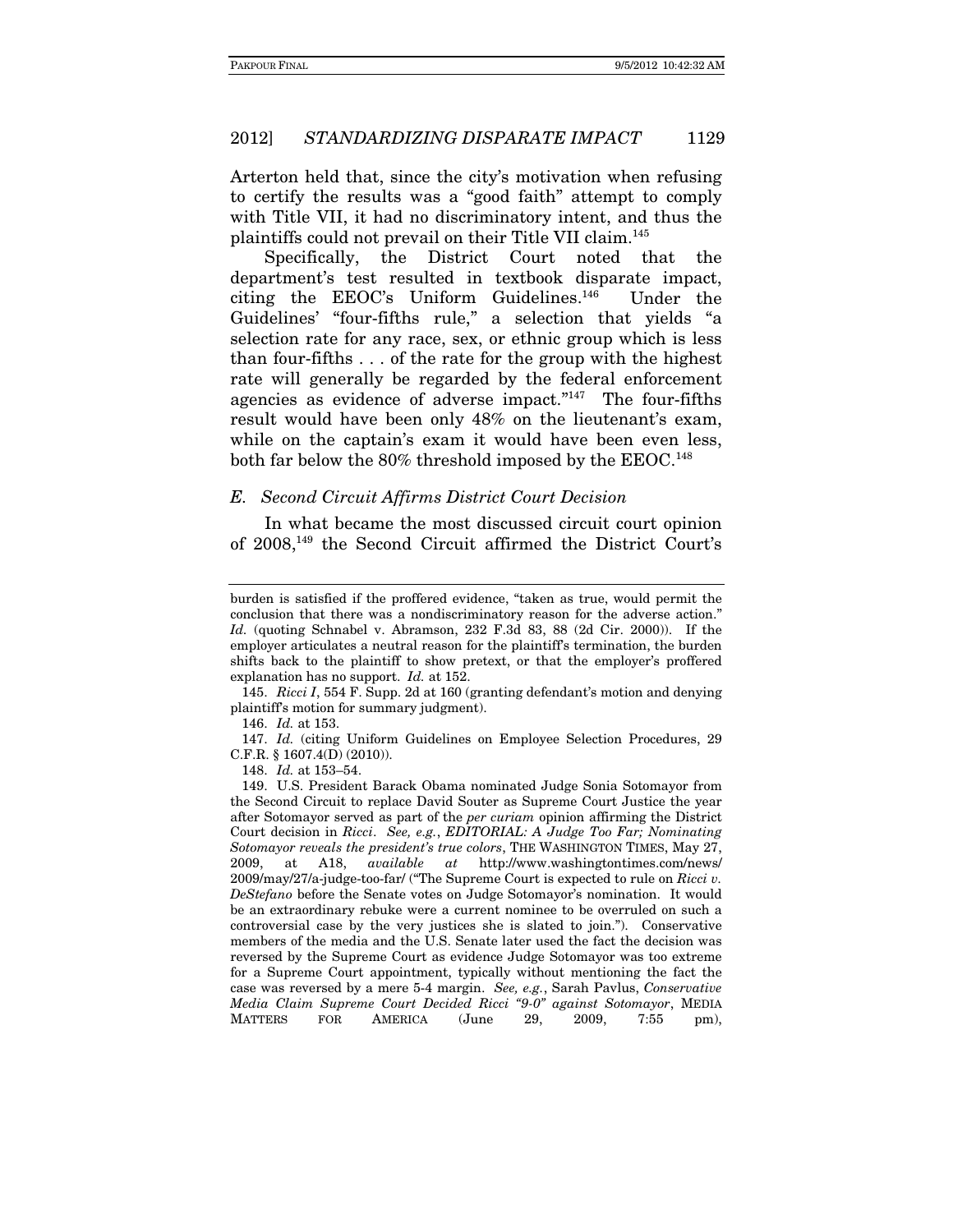"well reasoned" opinion.150 More specifically, the Second Circuit ruled that, because the CSB was merely trying to fulfill its Title VII obligations when "confronted" with test results showing a disproportionate racial impact, its actions were justified.<sup>151</sup>

# IV. SUPREME COURT: EMPLOYER'S GOOD FAITH BELIEF IT WOULD SUFFER LITIGIOUS CONSEQUENCES NOT ENOUGH TO JUSTIFY TOSSING TEST RESULTS FOR ALL

## A. Reverses District Court Holding for City

Reversing the Second Circuit's decision, the Supreme Court held that once the process by which promotions will be made has been established and employers have made their selection criteria clear, they may not then invalidate the test results absent "a strong basis in evidence" of an impermissible disparate impact.152

Unlike the district court, the Supreme Court, per Justice Kennedy writing for a five-to-four majority, rejected the city's contention that an employer's "good-faith belief" that its actions are necessary to comply with Title VII's disparate impact provision should be enough to justify "race-conscious conduct."153 Justice Kennedy foresaw a parade of horribles resulting from such a principle, namely encouraging racebased action at the slightest hint of disparate impact, thereby amounting to a "de facto quota system," in which employers discard test results with the intent of obtaining the "preferred racial balance."154

http://mediamatters.org/research/200906290036; Anita Sinha & Daniel Farbman, Sotomayor, Ricci and the Preferential Treatment Myth, COMMONDREAMS.ORG, http://www.commondreams.org/view/2009/07/17-5 (last visited Feb. 25, 2012) ("Republican senators on the Judiciary Committee have brought up the Ricci case everyday this week during Sotomayor's confirmation hearings, and called on Mr. Ricci to testify yesterday against Judge Sotomayor. Their argument seems to be: Sotomayor has been a beneficiary of unfair preference over [w]hite men like Mr. Ricci, and she will continue to prefer people like her (i.e.[,] people of color) over [w]hites from her seat on the Supreme Court.").

 <sup>150.</sup> Ricci v. DeStefano, 530 F.3d 87 (2d Cir. 2008) (per curiam).

<sup>151.</sup> Id.

 <sup>152.</sup> Ricci v. DeStefano (Ricci III), 129 S. Ct. 2658, 2677 (2009).

<sup>153.</sup> Id. at 2674–75.

<sup>154.</sup> Id. at 2675.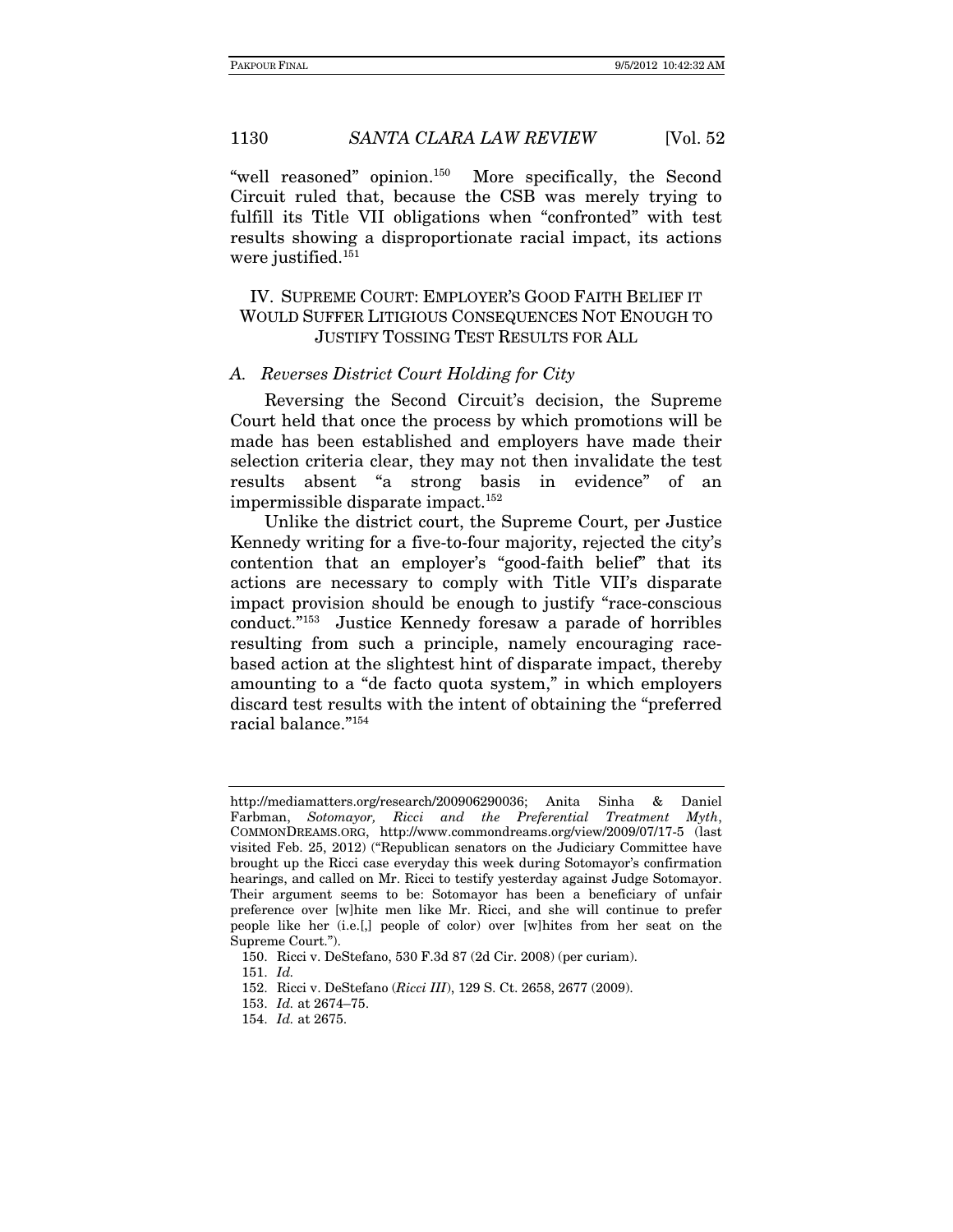The Court also rejected Ricci's contentions that avoiding disparate impact lawsuits never justifies throwing out test results, or that an employer must already be in violation of Title VII in order take such an action.<sup>155</sup>

# B. Reintroduces the Strong Basis in Evidence Standard

In determining a standard that "strikes a more appropriate balance" between the city's and Ricci's arguments, the Court settled on a "strong basis in evidence" standard, borrowing from its Fourteenth Amendment Equal Protection jurisprudence.<sup>156</sup> The Court has held in equal protection cases such as Wygant v. Jackon Board of Education and Richmond v. J.A. Croson Co., that certain government actions to remedy past racial discrimination, which are themselves based on race, are constitutional only where there is a "strong basis in evidence" that the remedial objectives are necessary.157 The majority ruled this standard will limit an employer's discretion to cases in which there is a strong basis in evidence of disparate impact liability, while allowing employers to act only where there is a provable, actual violation.158

Title VII permits an employer who wants to consider, before administering a test or practice, how to design that test or practice in order to provide a fair opportunity for all individuals, regardless of race.159 However, once the promotion process has been established and employers have made their selection criteria clear, they may not then invalidate the test results absent a strong basis in evidence of an impermissible disparate impact.160

The Court agreed with the district court that the city had a prima facie case of disparate impact on its hands.161 The Supreme Court held, however, that anyone who brought a disparate impact claim in this case would not be able to prove the exams were not job related and consistent with business

<sup>155.</sup> Id. at 2674.

<sup>156.</sup> Id.

<sup>157.</sup> Id. at 2675 (quoting City of Richmond v. J.A. Croson Co., 488 U.S. 469, 500 (1989)); see also Wygant v. Jackson Bd. of Ed., 476 U.S. 267, 277 (1986).

 <sup>158.</sup> Ricci III, 129 S. Ct. at 2676.

<sup>159.</sup> Id.

<sup>160.</sup> Id. at 2677.

<sup>161.</sup> Id. at 2677–78.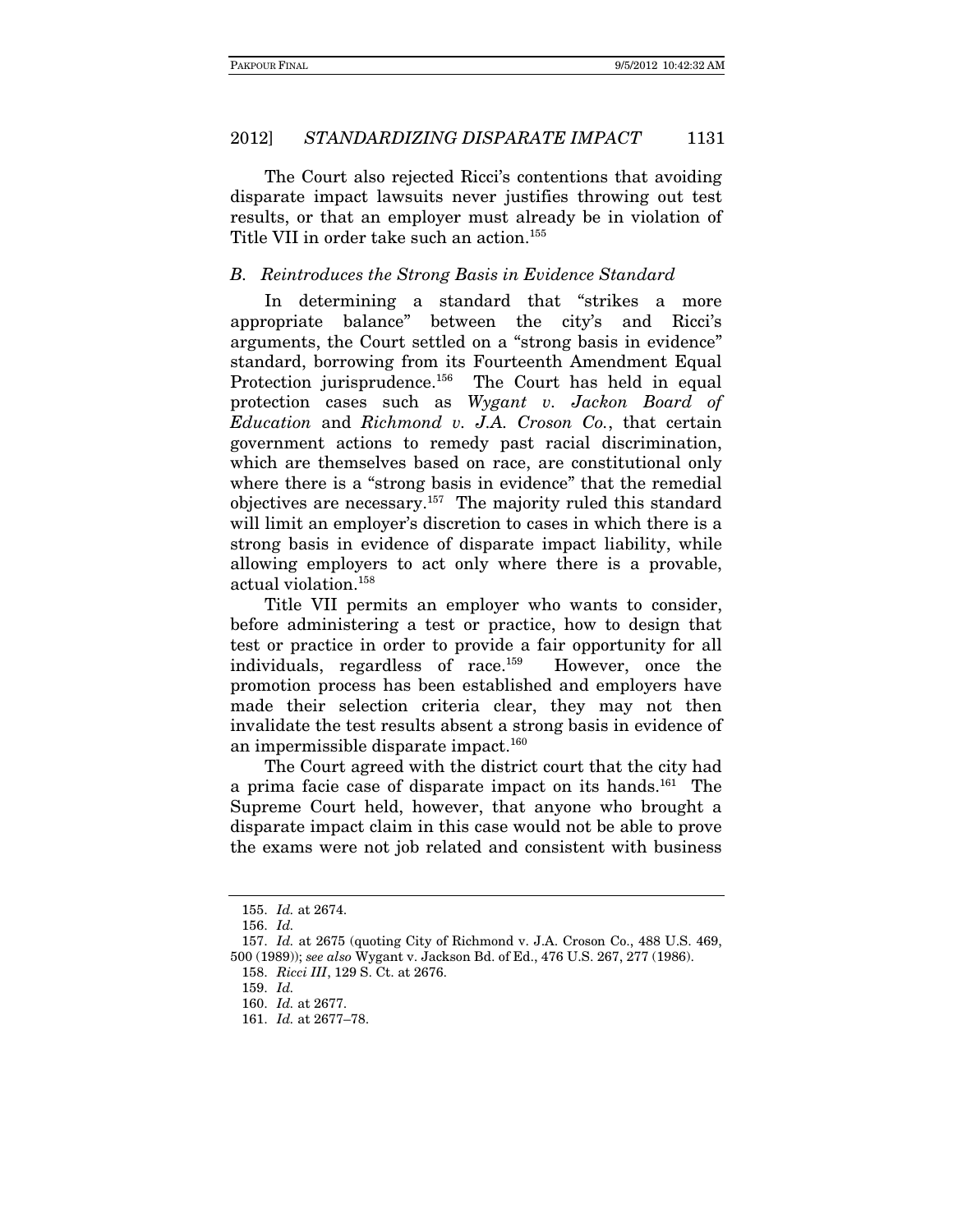necessity, or that there existed an equally valid, less discriminatory alternative that served the city's needs but that the city refused to adopt.<sup>162</sup> In doing so, the Court gave little, if any, credence to the testimony of Dr. Hornick concerning the adverse impact of the results and how another test might change that.163 It treated Dr. Helms's testimony about how the test may have been deficient with similar disinterest.<sup>164</sup>

But "[t]he Supreme Court did not provide detailed guidance as to how the strong basis in evidence standard should be applied."<sup>165</sup> Since the Court's Ricci decision, the Second Circuit has taken the most explicit approach in outlining the Court's "strong basis in evidence" standard, holding that a strong basis in evidence of disparate-impact liability is "an objectively reasonable basis to fear such liability."166 Elaborating on this standard, the Second Circuit held that the employer's decision, evaluated at the time an employer takes a race-conscious action, must rely "on real evidence, not just subjective fear or speculation."167 The court will uphold such a decision so long as there exists "actual proof of a prima facie case" of disparate impact, and "objectively strong evidence of non-job-relatedness or a less discriminatory alternative."<sup>168</sup>

While the city's demonstration of less discriminatory alternatives was arguably not objectively strong, this standard introduced by the Second Circuit appears nowhere in the statute as written by Congress.169 Title VII requires an

<sup>162.</sup> Id. at 2678 (citing 42 U.S.C. § 2000e-2(k)(1)(A), (C) (2010)).

<sup>163.</sup> Id. at 2680; see supra Part III.C.

<sup>164.</sup> See Ricci III, 129 S. Ct. at 2681; Ricci v. DeStefano (Ricci I), 554 F. Supp. 2d 142, 149 (D. Conn. 2006); supra Part III.C.

 <sup>165.</sup> NAACP v. N. Hudson Reg'l Fire & Rescue, 707 F. Supp. 2d 520, 532–33 (D.N.J. 2010).

 <sup>166.</sup> United States v. Brennan, No. 08-5171-CV(L), 2011 WL 1679850, at \*37 (2d Cir. May 5, 2011) (emphasis in the original). The Second Circuit goes even further than Ricci, holding the employer must also have a strong basis in evidence that, at the remedial stage following a finding of liability, a court would impose a remedy "equivalent to or broader than what the employer has done voluntarily." Id. at \*34.

<sup>167.</sup> Id. at \*37.

<sup>168.</sup> Id. (emphasis in the original).

<sup>169.</sup> See 42 U.S.C. § 2000e-2(k)(1)(A)(i) (2010); see also NAACP, 707 F. Supp. 2d at 532–33 (applying the Ricci standard to job relatedness and business necessity without adding the phrase "objectively strong" to the test); supra Part I.E.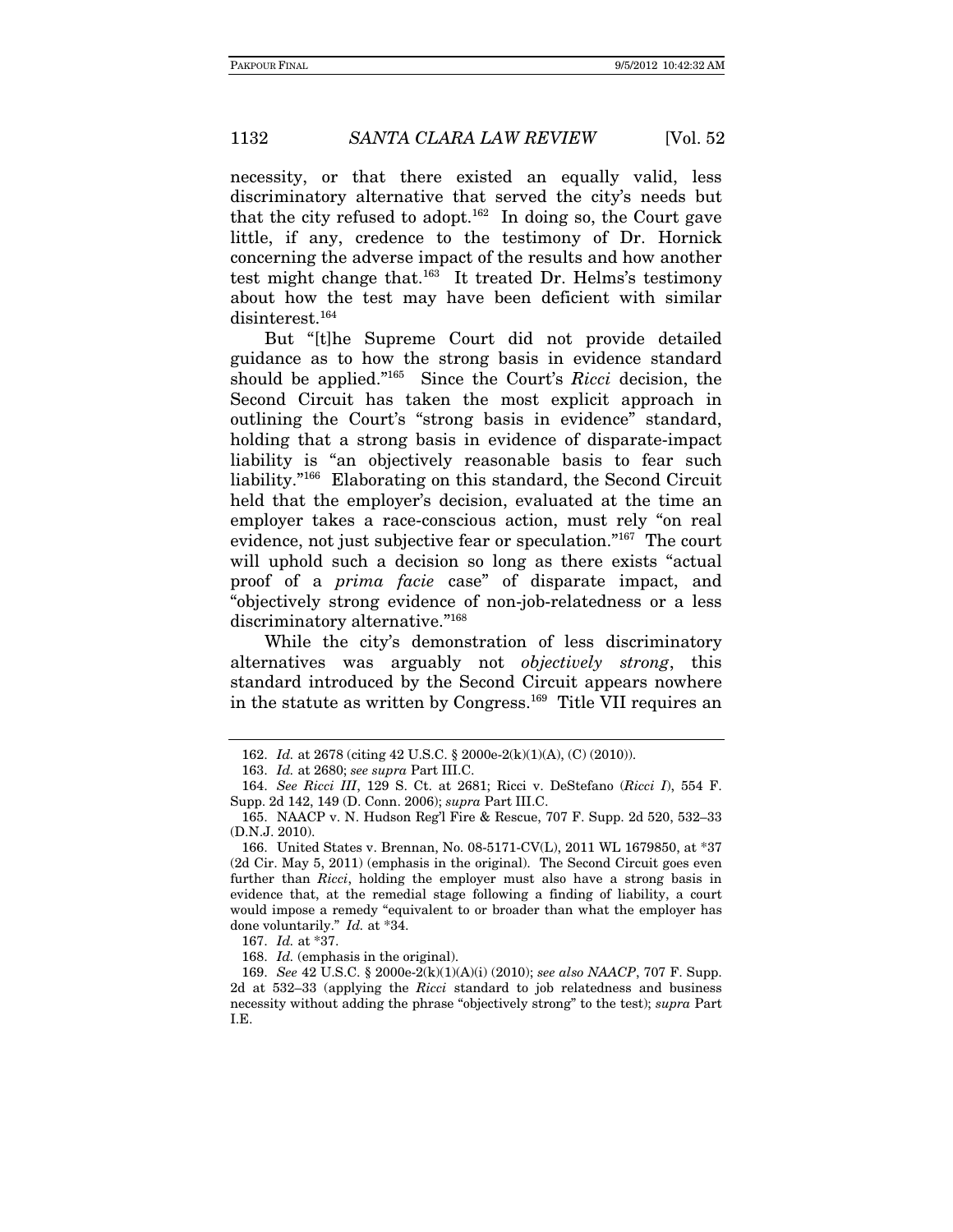employer, in response to a claim of disparate impact, only to "demonstrate that the challenged practice is job related for the position in question and consistent with business necessity."170 Therefore, the "objectively strong" qualifier can be supported only by the Supreme Court's "strong basis in evidence" standard, which itself is found nowhere in Title VII.

# V. PROBLEM: REFUSING TO APPRECIATE THE DISPARATE EFFECTS OF STANDARDIZED TESTING EXACERBATES THE **CONSEQUENCES**

To understand why the city of New Haven could find the tests it used unrelated to job performance, as well as why it favored an alternative such as an assessment center approach, one must fully appreciate the racial disparity exhibited by standardized testing and how assessment centers close the gap.171 The Supreme Court never fully investigated this phenomenon once it dismissed Dr. Hornick's testimony concerning alternative approaches as tinged with a competitive agenda, $172$  and Dr. Helms' testimony tinged with professional indifference, as she had not even analyzed the test itself.173

Despite such a poor demonstration by the city, a more thorough analysis of standardized testing calls for a different approach than a "strong basis in evidence" standard, especially in light of how these tests adversely impact racial minorities as compared to viable alternatives. Ignoring the racial disparity resulting from standardized employment tests, the Court exacerbates the divide. Unless Congress acts,

 <sup>170. 42</sup> U.S.C. § 2000e-2(k)(1)(A)(i) (2010).

 <sup>171.</sup> Indeed, the Supreme Court failed to do this in any substantive way. However, neither did the city. While the city called several witnesses to testify at its hearings considering whether to certify the results, the only witness discussing an alternative approach ran a consulting business that competed with the company hired by the city. Ricci v. DeStefano (*Ricci III*), 129 S. Ct. 2658, 2680 (2009). Further, the only witness discussing the statistical racial disparity admitted before testifying she did not even look at the test itself. Id. at 2681. Therefore, if the Supreme Court did not hit disparate impact out of the park, it is not for lack of a proverbial softball lobbed to it by the New Haven Civil Service Board.

<sup>172.</sup> Id. at 2680 ("Hornick's primary concern-somewhat to the frustration of CSB members-was marketing his services for the future, not commenting on the results of the tests the City had already administered.").

<sup>173.</sup> See id. at 2681.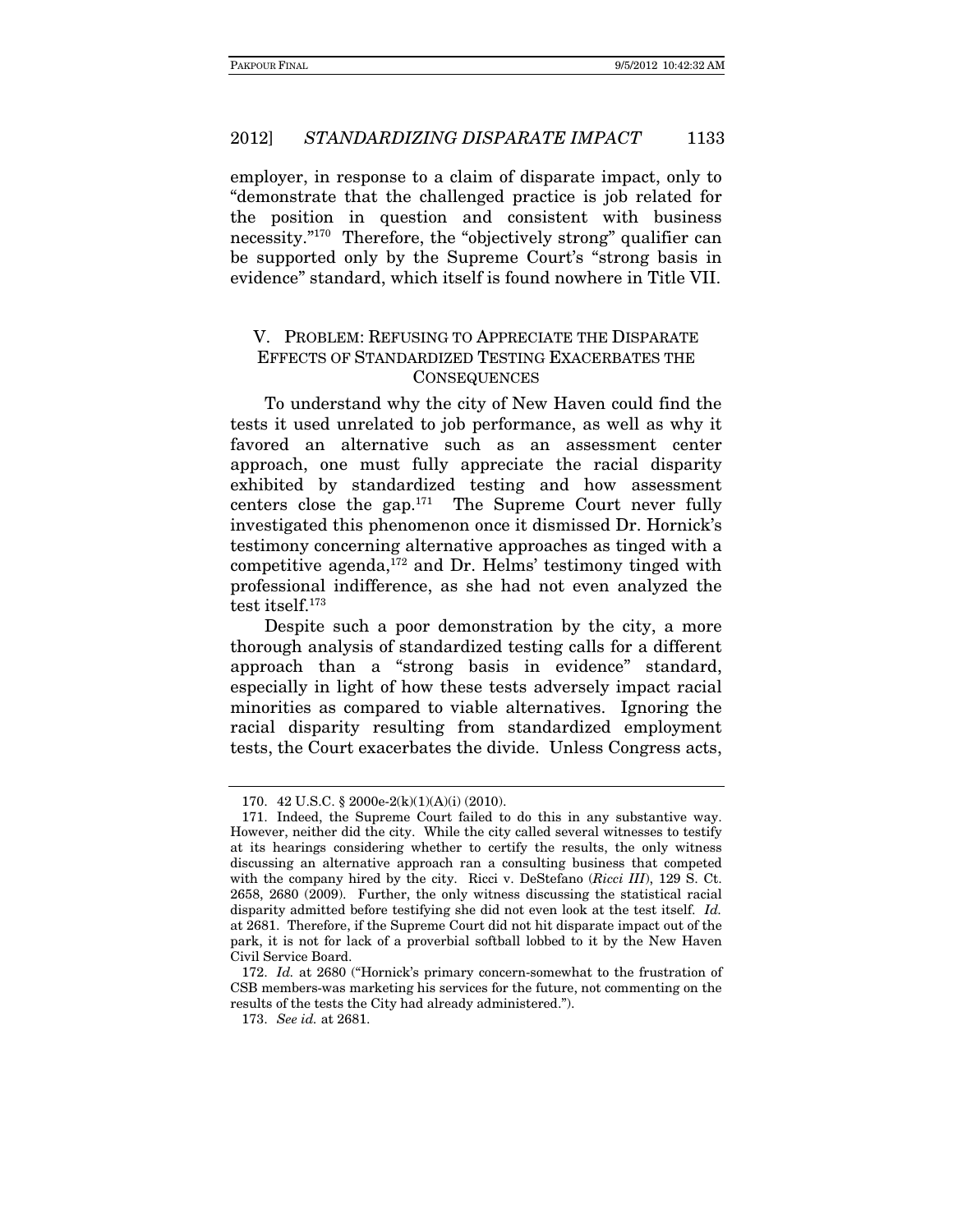the consequences of racial disparity in test scores will inevitably increase as generations of individuals within those racial groups grow up in households in which it is more challenging to obtain gainful employment.

# VI. WHY WHITES OUTPERFORM MINORITIES ON STANDARDIZED TESTS AND HOW ALTERNATIVES CAN AVOID THE PROBLEM

#### A. Reasons for the Racial Disparity of Exam Results

There are several reasons minorities perform differently<br>on standardized tests.<sup>174</sup> Preparing for and taking Preparing for and taking standardized tests begins in grade school.<sup>175</sup> However, research demonstrates that two-thirds of black and 70% of Hispanic schoolchildren attend what are in essence de facto segregated schools.<sup>176</sup> In fact, the percentage of black children now enrolled in integrated public schools is at its lowest level since  $1968$ ,<sup>177</sup> and racial segregation in American public schools is particularly pronounced in the northeast (where New Haven is located) and midwest sections of the country.178 Such segregation in schools is associated with high levels of poverty which, in turn, are associated with poor resources and decreased educational opportunities.179 As a rule, the poorest schools are the ones with the highest

<sup>174.</sup> See infra Part VI.A.

 <sup>175.</sup> Alfie Kohn, Standardized Testing and Its Victims, EDUC. WK., Sept. 27, 2000, at 60.

 <sup>176.</sup> Grutter v. Bollinger, 137 F. Supp. 2d 821, 857 (E.D. Mich. 2001). By "de facto segregation," I mean that the schools have become or remain segregated not as a result of laws facially designed to keep populations racially distinct, but effectually so.

 <sup>177.</sup> Sarah Karnasiewicz, Apartheid America: Jonathan Kozol Rails Against a Public School System That, 50 Years After Brown v. Board of Education, is Still Deeply – and Shamefully – Segregated, SALON.COM (Sept. 22, 2005, 12:22 AM), http://www.salon.com/life/feature/2005/09/22/kozol.

<sup>178.</sup> Grutter, 137 F. Supp. 2d at 857. Segregation in the schools has been shown to have a relationship with segregation in housing. See, e.g., Manny Fernandez, Study Finds Disparities In Mortgages by Race, N.Y. TIMES, Oct. 17, 2007, at A20 (finding that home buyers in predominantly black and Hispanic neighborhoods in New York City were more likely to get their mortgages in 2006 from a subprime lender, subjecting them to higher interest and penalties than home buyers in white neighborhoods with similar income levels). Such segregation is the result of several housing discrimination phenomena such as "red lining," in which banks discriminate against black applicants for mortgages by denying access or increasing the costs. Id.

<sup>179.</sup> Grutter, 137 F. Supp. 2d at 857.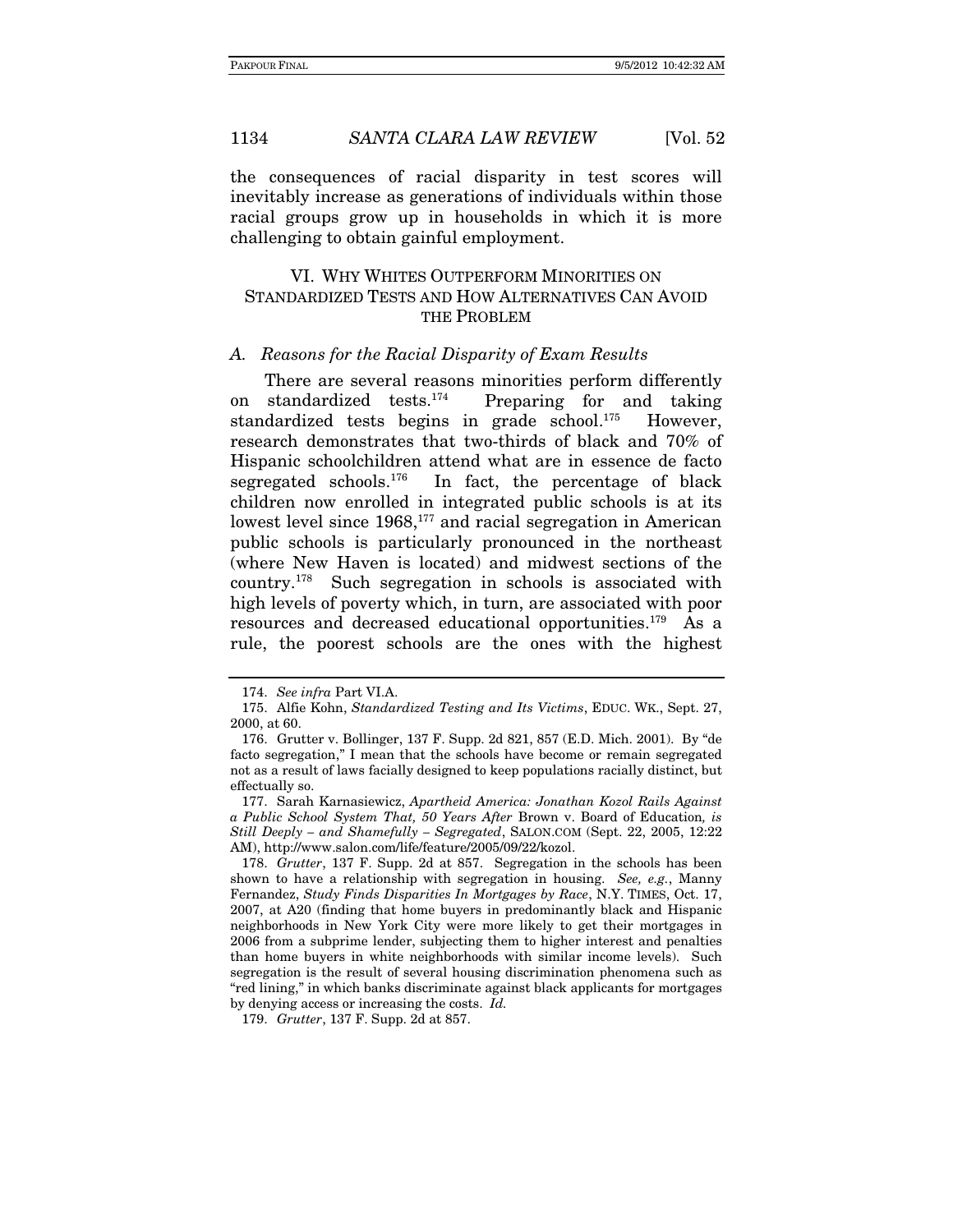minority population.<sup>180</sup> If de facto public school segregation was the only factor working against them, minority applicants for promotion in the New Haven Fire Department would not be expected to perform well on the standardized exams. But it is not. Further, such a factor would not explain the disparity of results among black applicants from integrated or relatively high quality schools.

There are other reasons. Dr. Helms alluded, in her testimony to the CSB, that the questions for these exams are typically written by white people and tested on them before official use.181 Meanwhile, inner-city segregation has led to the creation and use of a "Black English Vernacular," making it extremely difficult for blacks who use it regularly to easily transition between standard English school work and books to the Black-English Vernacular that they use in their homes and with their friends.182 So long as employers use language as a screening device for jobs, such as in standardized tests written by whites using Standard American English, there will be serious obstacles to minority applicants looking to advance in the New Haven Fire Department and elsewhere.183 While this might explain the score disparity for many students, it still would not explain the disparity for black students raised in homes or neighborhoods where they do not speak using a different vernacular.

Various other reasons account for the test score disparity that Dr. Helms referred to, such as the fact that mentoring opportunities in organizations like fire departments are more easily available to whites because whites already hold those positions.184 Also, the differences between how whites and blacks might perform a specific task would result in different answers on an exam.185

<sup>180.</sup> Id.

 <sup>181.</sup> Ricci v. DeStefano (Ricci I), 554 F. Supp. 2d 142, 156 (D. Conn. 2006) ("[A]pproximately [two-thirds] of those interviewed [to assess the exam] were white [which] could have unintentionally introduced a bias into the test instrument.").

 <sup>182.</sup> Douglas S. Massey & Nancy A. Denton, AMERICAN APARTHEID: SEGREGATION AND THE MAKING OF THE UNDERCLASS 163–64 (Harvard Univ. Press 1998).

<sup>183.</sup> Id. at 165.

<sup>184.</sup> Ricci I, 554 F. Supp. 2d at 149.

<sup>185.</sup> Id.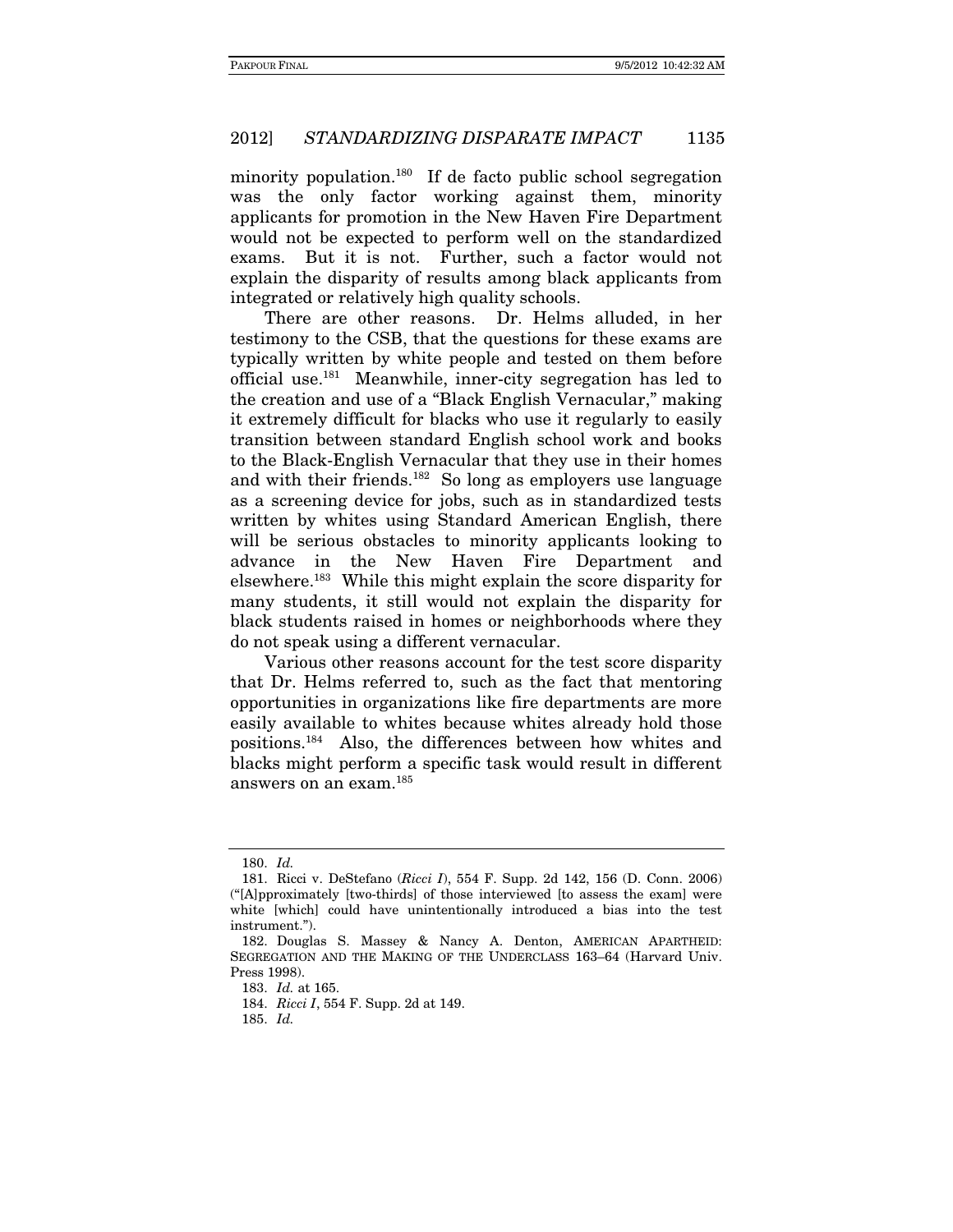But one phenomenon that has typified minority performance on standardized exams, and one Dr. Helms referred to in her testimony,<sup>186</sup> is known as "stereotype" threat," the impact of one's consciousness of her race, gender, etc., when taking a standardized exam on which she is not expected to successfully perform.<sup>187</sup> For example, research conducted in the 1960s found that black participants performed better on IQ tests when administrators presented the exams as tests of eye-hand coordination rather than tests of intelligence, since participants considered the former a "nonevaluative" and thus a non-threatening test.<sup>188</sup> A similar test found that black students performed better on IQ tests when they believed their performance would be compared to other blacks as opposed to whites.<sup>189</sup>

Claude Steele coined the term "stereotype threat" in 1995 after conducting a study where he administered the Graduate Record Examination (GRE) to white and black students.190 Researchers told one half of each racial group the test measured "intellectual ability," while telling the other half it measured "problem-solving" tasks nondiagnostic of ability.191 The white students demonstrated no difference in performance between the two groups, but blacks from the "intelligence" group performed far worse than the other group.192 The end result: stereotype threat conditions impair standardized test performance among the people who are

 188. Irwin Katz et al., Effects of Task Difficulty, Race of Administrator, and Instructions on Digit-Symbol Performance of Negroes, 2 J. PERSONALITY & SOC. PSYCHOL. 53, 53 (1965).

<sup>186.</sup> Id. ("[T]est takers may score lower if they are expected not to perform well  $\dots$ .").

 <sup>187.</sup> Claude M. Steele & Joshua Aronson, Stereotype Threat and the Intellectual Test Performance of African Americans, 69 J. PERSONALITY & SOC. PSYCHOL. 797, 797 (1995) ("Our reasoning is this: whenever African American students perform an explicitly scholastic or intellectual task, they face the threat of confirming or being judged by a negative societal stereotype—a suspicion—about their group's intellectual ability and competence. This threat is not borne by people not stereotyped in this way. And the self-threat it causes—through a variety of mechanisms—may interfere with the intellectual functioning of these students, particularly during standardized tests.").

 <sup>189.</sup> Irwin Katz, Effect upon Negro Digit Symbol Performance of Comparison with Whites and with Other Negroes, 69 J. ABNORMAL & SOC. PSYCH. 77, 77 (1964).

<sup>190.</sup> See Steele & Anderson, supra note 187, at 799.

<sup>191.</sup>  $Id.$ 

<sup>192.</sup> Id. at 801.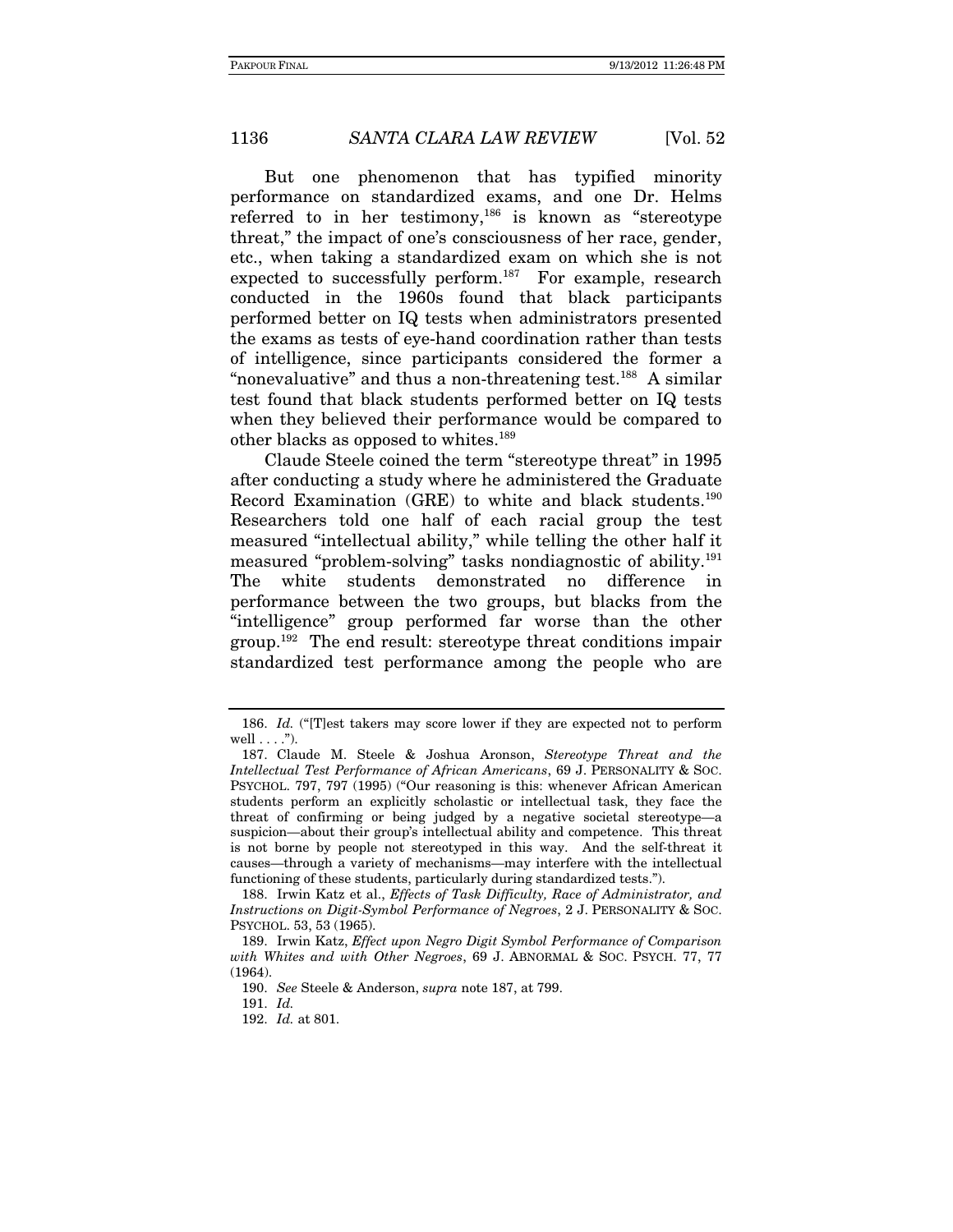subject to negative stereotyping.<sup>193</sup> This phenomenon would explain racial disparity across cultural subgroups of one race or gender since it relies not on one's upbringing or environment, but rather on one's identity.<sup>194</sup>

# B. Assessment Centers as an Alternative Approach

When New Haven considered whether to throw out its 2003 standardized test results, Dr. Hornick testified that "we know that" written tests are not as valid as other procedures.195 Besides the racial disparity of standardized test results, there is also the real danger that departments could place the wrong individuals into positions in which they dictate the outcomes of significant life or death situations.<sup>196</sup> Hornick suggested an "assessment center" as one example of a test that would produce a less disparate impact.<sup>197</sup> Fire departments and police departments have turned to alternatives such as assessment center testing because of a history of hiring individuals that may perform well on standardized tests but "couldn't lead themselves out of [a] building, let alone lead men and women toward accomplishing organizational objectives."198 An assessment center is a testing process in which candidates participate in a series of systematic, job related, real-life situations while being observed and evaluated by experts in their field.<sup>199</sup> Assessors observe candidates individually and in groups performing exercises or scenarios that simulate conditions and situations they would encounter in real life.<sup>200</sup> For example, one part of the El Paso Fire Department's exam is called the "Incident Scenario," which examines one's ability to command and control an emergency scene.<sup>201</sup> The applicant

 <sup>193.</sup> Claude M. Steele & Joshua Aronson, Stereotype Threat Does Not Live by Steele and Aronson (1995) Alone, 59 AM. PSYCH. 47, 48 (2004).

<sup>194.</sup> See generally supra note 188.

 <sup>195.</sup> Ricci v. DeStefano (Ricci I), 554 F. Supp. 2d 142, 148 (D. Conn. 2006).

<sup>196.</sup> See Larry F. Jetmore, Assessment Center Promotional Testing, POLICEONE.COM, http://www.policeone.com/police-jobs/articles/2083870- Assessment-center-promotional-testing (last accessed Feb. 26, 2012).

<sup>197.</sup> Ricci I, 554 F. Supp. 2d at 149.

 <sup>198.</sup> Jetmore, supra note 196.

<sup>199.</sup> Id.

<sup>200.</sup> Id.

 <sup>201.</sup> Achieving Success Through the Promotional Process: An Introduction to the Fire Service Assessment Center Process, Slideshow Presentation of the El Paso Fire Department (2008), http://www.ci.el-paso.tx.us/fire/\_documents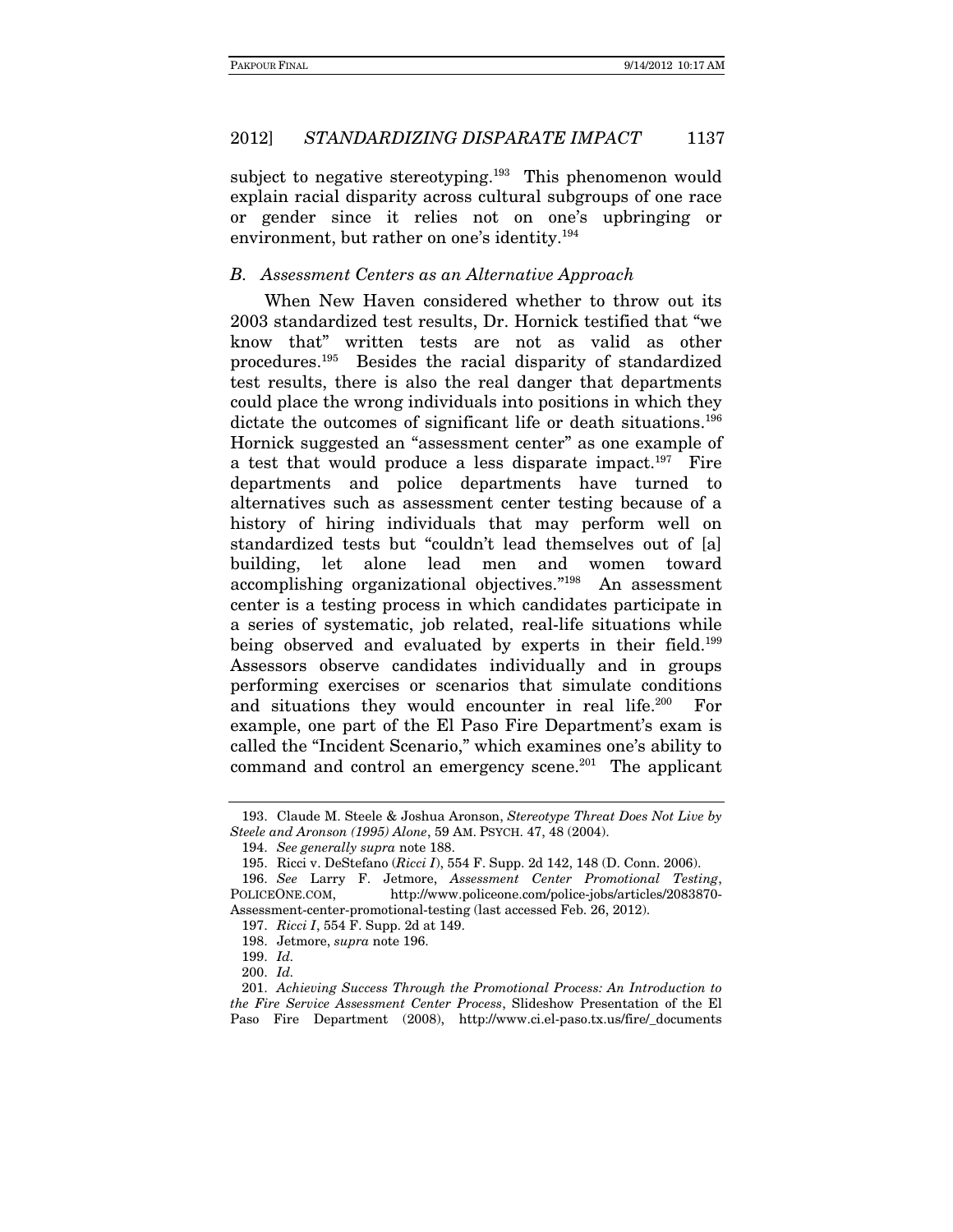presents the scenario to four assessors, discussing and justifying her actions and decisions.<sup>202</sup>

Many conclude the assessment center method most closely approximates real-life behavior because it focuses on relevant job-related simulations.<sup>203</sup> In just about every profession, there are some individuals who grasp the esoteric knowledge of the business, and others who manifest a supreme ability to practice it, and they are not always the same people.<sup>204</sup> Relying on a standardized test for fire or police department promotions merely exacerbates the life or death consequences of such a practice. While one might know whether to park the truck "uptown or downtown," that does not mean that she knows—looking up at a building full of smoke, but short on exits—the fastest way to carry one's family to safety.205 Conversely, an assessment center test measures a candidate's capability to impact and influence others, resolve conflict situations, project professional proficiency during task performance, demonstrate inherent and learned leadership skills, and project one's leadership style authoritatively.206

Further, those departments employing assessment center tests without resorting to a racially adverse method of selecting those who they ultimately promote from the results see a dearth of litigious challenges.<sup>207</sup> While it is difficult to settle on one reason for this, it is likely because participants

202. Id.

<sup>/</sup>An%20Introduction%20To%20The%20Fire%20Service%20Assessment%20Cent er.pdf ("You are Battalion Chief on B7. P41 arrives on scene and reports heavy smoke and fire involving two mobile home residential structures. They indicate that they are making an initial 'quick attack' on the Division B structure. You are second on the scene and observe two structures fully involved with occupants and neighbors frantically helping P41. Residential structures on Divisions B and D are being exposed to heat, fire and smoke.").

 <sup>203.</sup> JOHN L. COLEMAN, POLICE ASSESSMENT TESTING: AN ASSESSMENT CENTER HANDBOOK FOR LAW ENFORCEMENT 6 (4th ed. 2010).

<sup>204.</sup> See id. at 8 ("Most police officers can identify an acquaintance who appears to possess a superior intelligence or knowledge level but can't seem to translate that know-how into performance as a supervisor.").

<sup>205.</sup> See id. at 7 ("Organizational police management is beginning to realize that its most performance-skilled or productive workers will not always be the better person to promote into a leadership position. The value of the assessment process is that it takes these employees and placed them in an actual work-simulated situation to test their performance.").

<sup>206.</sup> Id. at 14.

<sup>207.</sup> Id. at 35.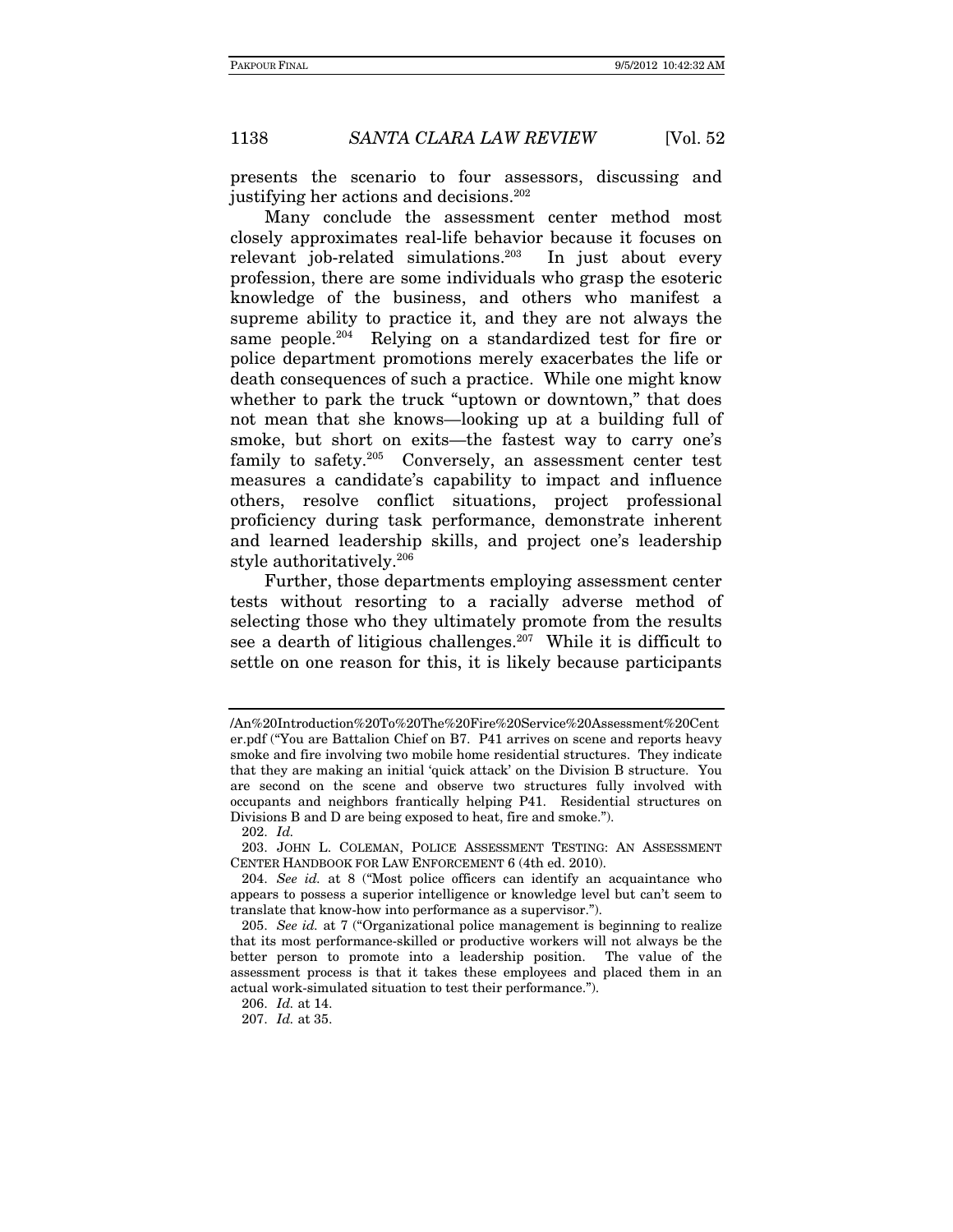recognize that the assessment center provides a fair opportunity to demonstrate their skills and abilities.208 In addition, participants accept the process as fair and relevant because each person performs in situations similar to those they will actually confront when promoted.<sup>209</sup>

VII. PROPOSAL: CONGRESS SHOULD AMEND TITLE VII

Standardized testing pervades nearly every walk of life and serves as a litmus test for obtaining gainful employment, among many other pursuits.<sup>210</sup> Naturally, mechanically applying standardized test results to a diverse group of applicants whose scores reflect culturally inherent score variations will have the result, intended or not, of favoring some races over others. Therefore, if Congress still embraces the purpose of Title VII it expounded when passing the 1991 amendment to the Civil Rights Act, $211$  it should amend Title VII, adopting the following language:

An unlawful employment practice based on disparate impact is established where (a) a complaining party demonstrates that an employer **certifies the results** of a particular test or examination that causes a disparate impact on the basis of race, color, religion, sex, or national origin, and (b) such results can **reasonably be assumed** to follow from the discriminatory effects of the creation or administration of the exam, or (c) the employer is aware, or should be aware, of **reasonable alternative(s)** to that test or examination that would produce less disparate results.

# A. Certifying the Results

The administration of a promotional exam like the one in Ricci follows a definable order: (Step 1) research how the exam will be administered; (Step 2) create the exam; (Step 3) determine how it will be graded or weighted; (Step 4) determine how many promotions are available; (Step 5) issue the requirements or instructions for the exam to those

<sup>208.</sup> Id. at 7.

 <sup>209.</sup> Id.

<sup>210.</sup> See Mike Littwin, GOP Sympathy Card: Jack of Hypocrisy, DENVERPOST.COM (July 17, 2009, 1:00AM), http://www.denverpost.com/ littwin/ci\_12856807; see also Mark Kelman, Concepts of Discrimination in "General Ability" Job Testing, 104 HARV. L. REV. 1157, 1158 (1991).

<sup>211.</sup> See supra Part I.E.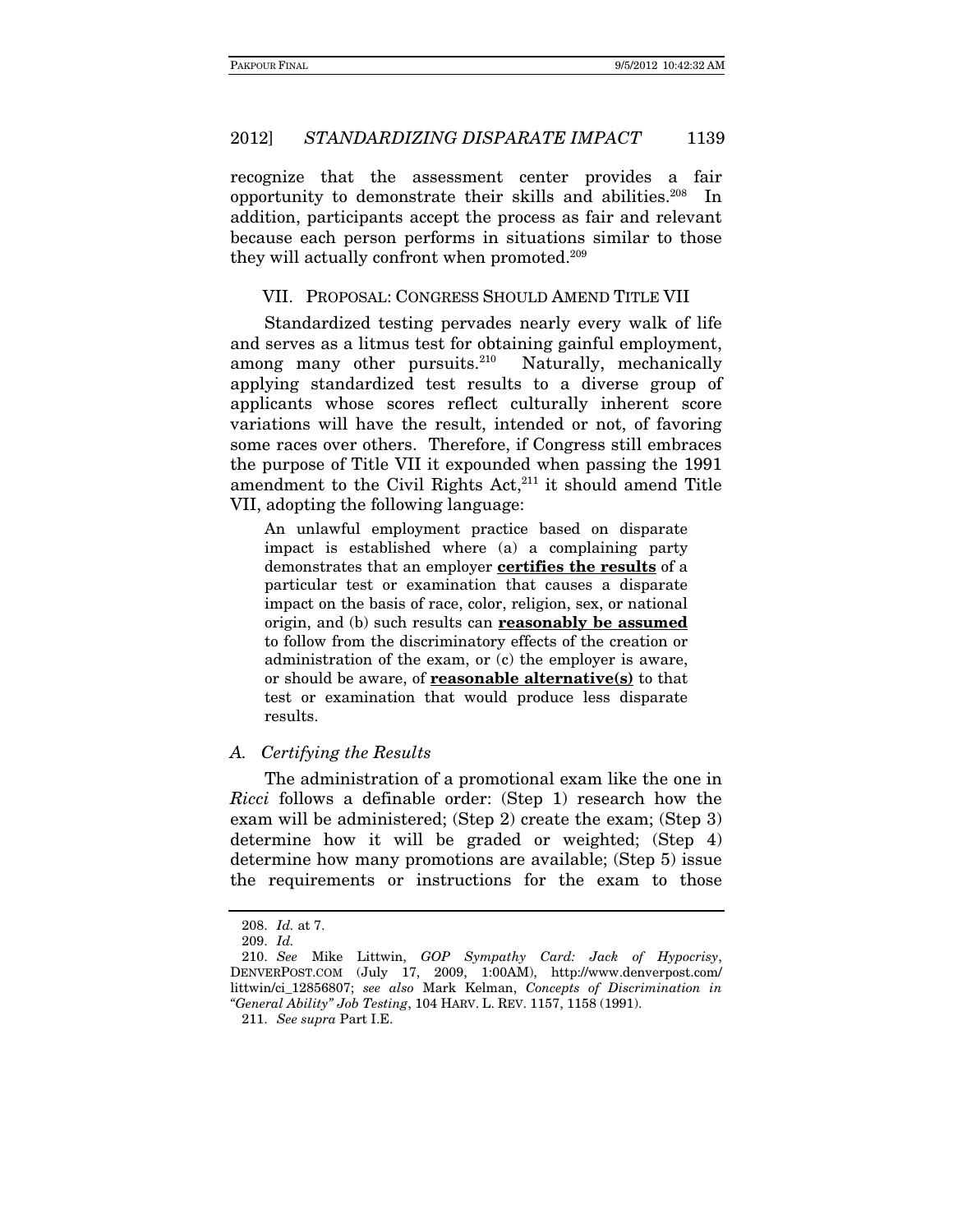interested in applying; (Step 6) administer the exam; (Step 7) analyze the results; (Step 8) certify the results; (Step 9) use the results to award promotions. $212$ 

While the Supreme Court in Ricci took exception to the fact that the city's actions to adjust the outcome of the exam occurred after its administration,<sup>213</sup> this contradicted previous federal decisions. Circuit and district courts have consistently upheld the actions of cities to change the test before its administration in order to accommodate minority applicants (Step  $2$ ).<sup>214</sup> The Supreme Court itself upheld the action of the Santa Clara County Transportation Authority when it circumvented its own test results to promote a female road dispatcher over a male one with a higher score (Step 9).215 This is the latest in the process a city could intervene in order to ensure equal hiring opportunities, but the Supreme Court upheld the action as consistent with the Court's agreement that Congress preferred employers to self-regulate under Title VII.216 As the Court observed then, it would be "ironic indeed" if a law triggered by the need to address the country's concern over centuries of racial injustice and intended to improve the lot of those who suffered as a result, was subsequently used to prohibit voluntary, race-conscious efforts to address it. $^{217}$ 

By imposing the "strong basis in evidence" standard on employers who attempt to do exactly that, however,  $218$  the Supreme Court clearly no longer fears such an irony. Therefore, Congress should amend the statute via clause (a)

215. See Johnson v. Transp. Agency, 480 U.S. 616, 642 (1987).

<sup>212.</sup> See, e.g., Ricci v. DeStefano (Ricci I), 554 F. Supp. 2d 142 (D. Conn. 2006).

 <sup>213.</sup> Ricci III, 129 S. Ct. 2658, 2677 (2009).

<sup>214.</sup> See, e.g., Hayden v. County of Nassau, 180 F.3d 42, 50–51 (1999) ("[D]esigning the police officers' entrance exam to mitigate the negative impact on minority candidates . . . does not demonstrate that the County designed the . . . exam because of some desire to adversely affect [white and Latino applicants]."); see also Carrabus v. Schneider, 119 F. Supp. 2d 221, 226 (E.D.N.Y. 2000) (holding that designing exam to generate higher numbers of minority candidates in the top levels of grading lists insufficient to establish county was motivated by a desire to adversely affect white applicants).

<sup>216.</sup> Id. at 630 ("[V]oluntary employer action can play a crucial role in furthering Title VII's purpose of eliminating the effects of discrimination in the workplace, and . . . Title VII should not be read to thwart such efforts.").

<sup>217.</sup> Id. at 645 (quoting Local No. 93 Intern. Ass'n of Firefighters v. City of Cleveland, 478 U.S. 501, 516 (1986)).

<sup>218.</sup> Ricci III, 129 S. Ct. at 2677.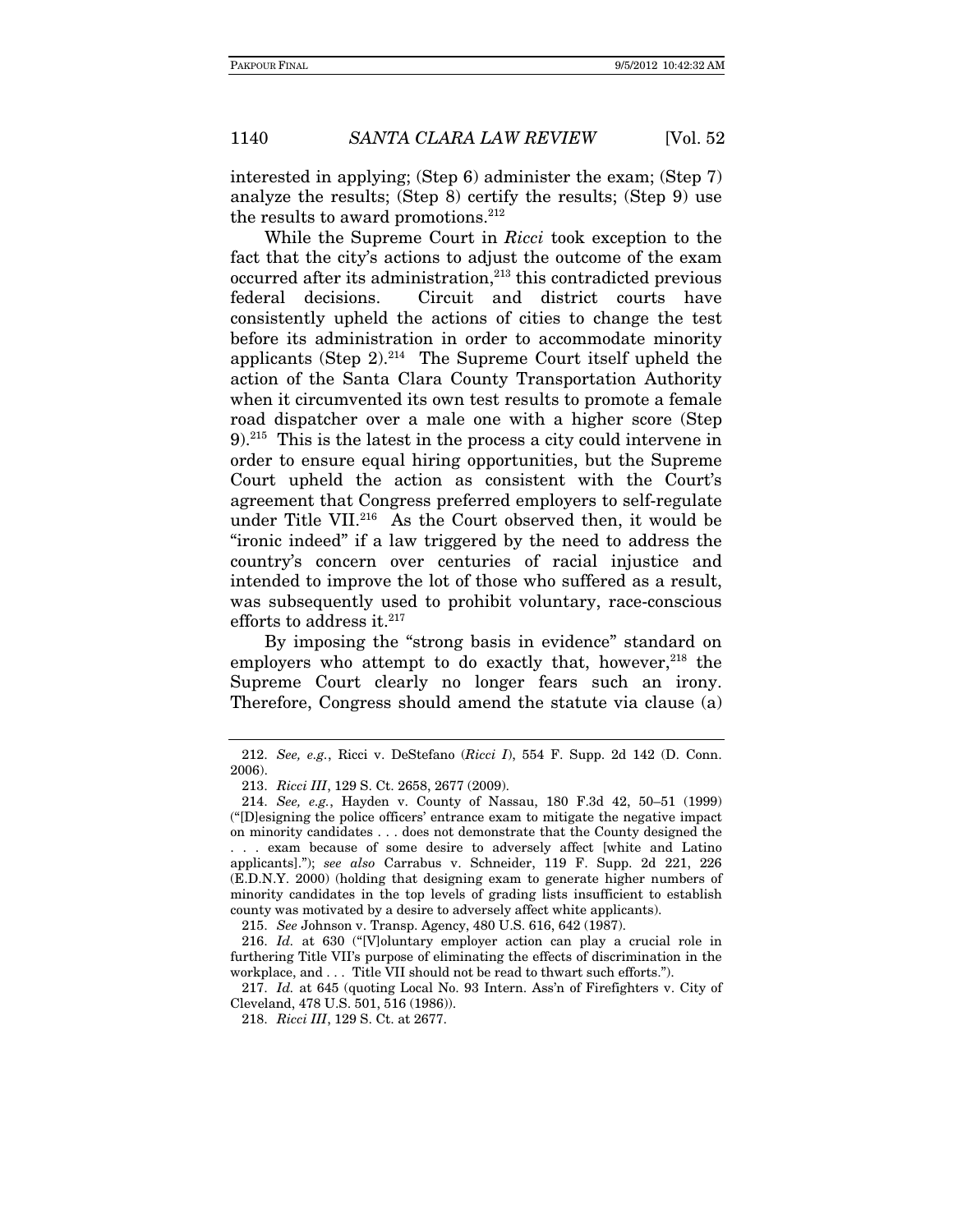in order to clarify that employers may intervene even when tests have already been administered if the result of such an action treats all applicants similarly, i.e., that the results not certified are the results of all applicants, not just the test results of one race. It is a contradiction to allow employers to alter how test results will be interpreted or scored so that more minority candidates may be promoted, but not allow them to refuse certifying the results when such an action poses a less discriminatory effect, such as when the results of all applicants are discarded. Clause (a) protects such nondiscriminatory post-exam actions taken by employers to ensure fair administration of its promotional procedures.

#### B. A Presumption of Discrimination

Clause (b) of the new statute is intended to send a message to the Court that its "strong basis in evidence" standard circumvents the intent of Congress when it passed the 1991 revisions to the Civil Rights Act. If Congress had desired such a strict plaintiff's burden for proving disparate impact when it passed the 1991 amendment, it could have done so, instead of embracing the Griggs reasoning and thus placing the burden on the employer of demonstrating "business necessity" and "job relatedness."219 Clause (b) is also more consistent with the EEOC's own guidelines, which warn employers that disparate impact plaintiffs may prove a prima facie case of discrimination via the certification of test results demonstrating a violation of its four-fifths rule.<sup>220</sup> A "strong basis in evidence" standard does not just circumvent this presumption but places the employer in a position of uncertainty. While the four-fifths rule is quite simple to apply, the Court made no effort to describe exactly what a strong basis in evidence is, let alone how to apply it. $221$ 

#### C. Responsibility to Utilize Reasonable Alternatives

Finally, clause (c) clarifies the evidence of a reasonable alternative required to demonstrate disparate impact. As previously noted, the city in Ricci stood as somewhat of a

<sup>219.</sup> See supra Part I.E.

<sup>220.</sup> See supra Part I.D.

<sup>221.</sup> See generally Ricci III, 129 S. Ct. at 2675–81 (introducing the "strong basis in evidence" standard and ruling the City of New Haven did not meet it without ever suggesting steps it could have taken to do so).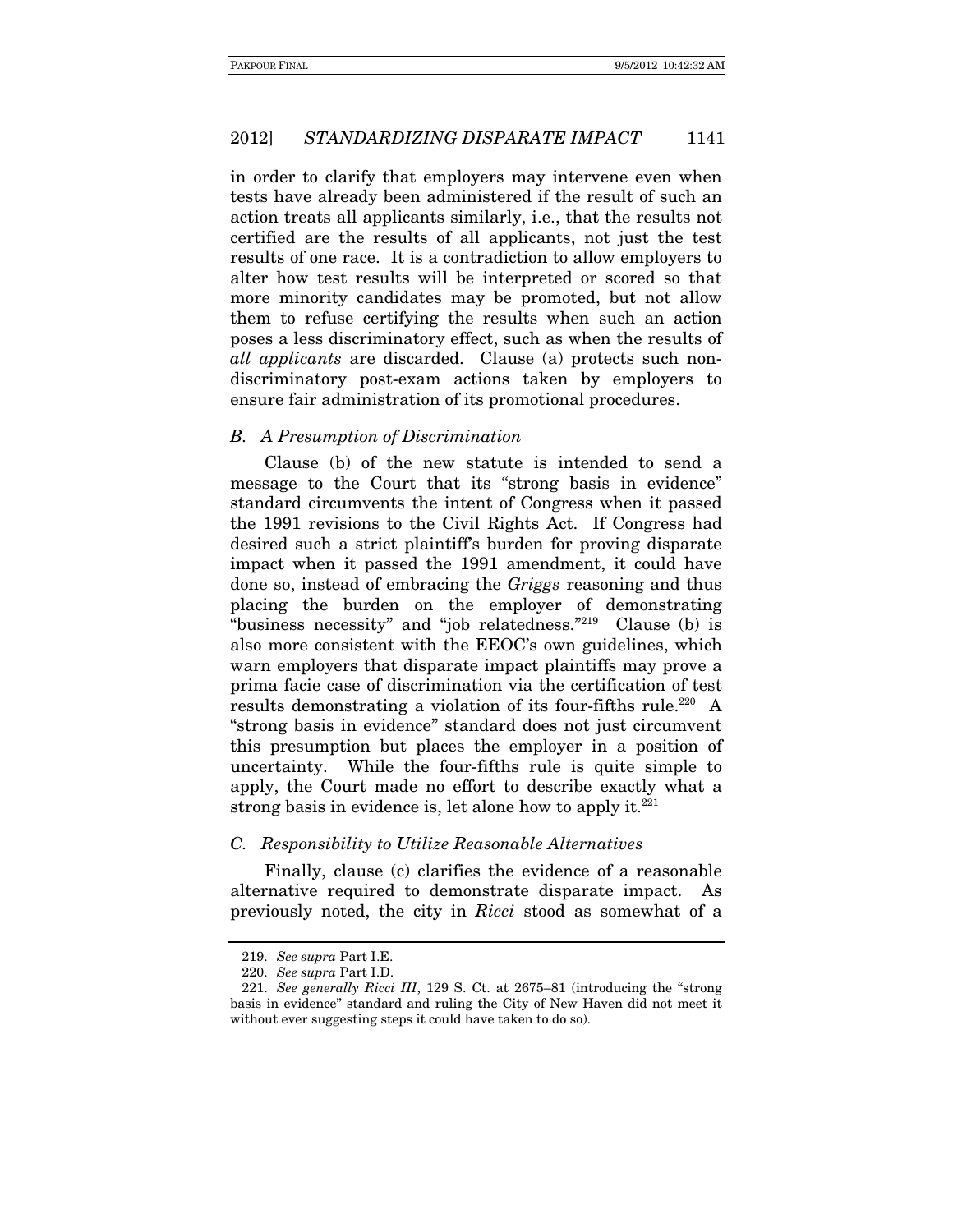straw man for the Court since it did not put forth the best possible case, especially when it came to researching a reasonable alternative to standardized testing.222 The majority dismissed this part of the city's argument, especially when it came to the administration of an assessment center approach.223 The Court noted that Dr. Hornick's "brief mention of alternative testing methods, standing alone, does not [demonstrate] assessment centers were available to the city at the time of the examinations and that they would have produced a less adverse impact."224

While the Court may quickly dispatch the city's less than exemplary showing of reasonable alternatives, clause (c) allows a complainant, or an employer taking a proactive approach, to demonstrate such alternatives do exist with a reasonable amount of evidence. For example, one would need to demonstrate that neighboring employers experience less disparate results based on a different, although well-known employment exam that is equally valid. This way, the burden of production demonstrating such alternatives does not become one where parties need demonstrate overwhelming proof of less adverse impact, or no adverse impact of alternative tests. Both of those standards would make it so difficult for disparate impact plaintiffs, few would survive summary judgment, despite the fact they bring otherwise strong cases.

#### **CONCLUSION**

Since Ricci, the Court has continued its assault on Title VII disparate impact. Its rationale in Wal-Mart Stores, Inc. v.  $Dukes<sup>225</sup>$  may further blockade the courthouse door from disparate impact claimants, at least in the class action context. The Court concluded that female employees failed to establish the existence of a common question to certify its class claiming sex discrimination at Wal-Mart.<sup>226</sup> The Court held that such claims may only proceed to trial by

<sup>222.</sup> See supra Part V.A; supra note 142.

<sup>223.</sup> Ricci III, 129 S. Ct. at 2680.

<sup>224.</sup> Id.

 <sup>225.</sup> Wal-Mart Stores, Inc. v. Dukes, 131 S. Ct. 2541 (2011).

<sup>226.</sup> Id. at 2552. In order to certify a class of plaintiffs under the Federal Rules of Civil Procedure, there must be "questions of law or fact common to the class . . . ." FED. R. CIV. P. 23(a)(2).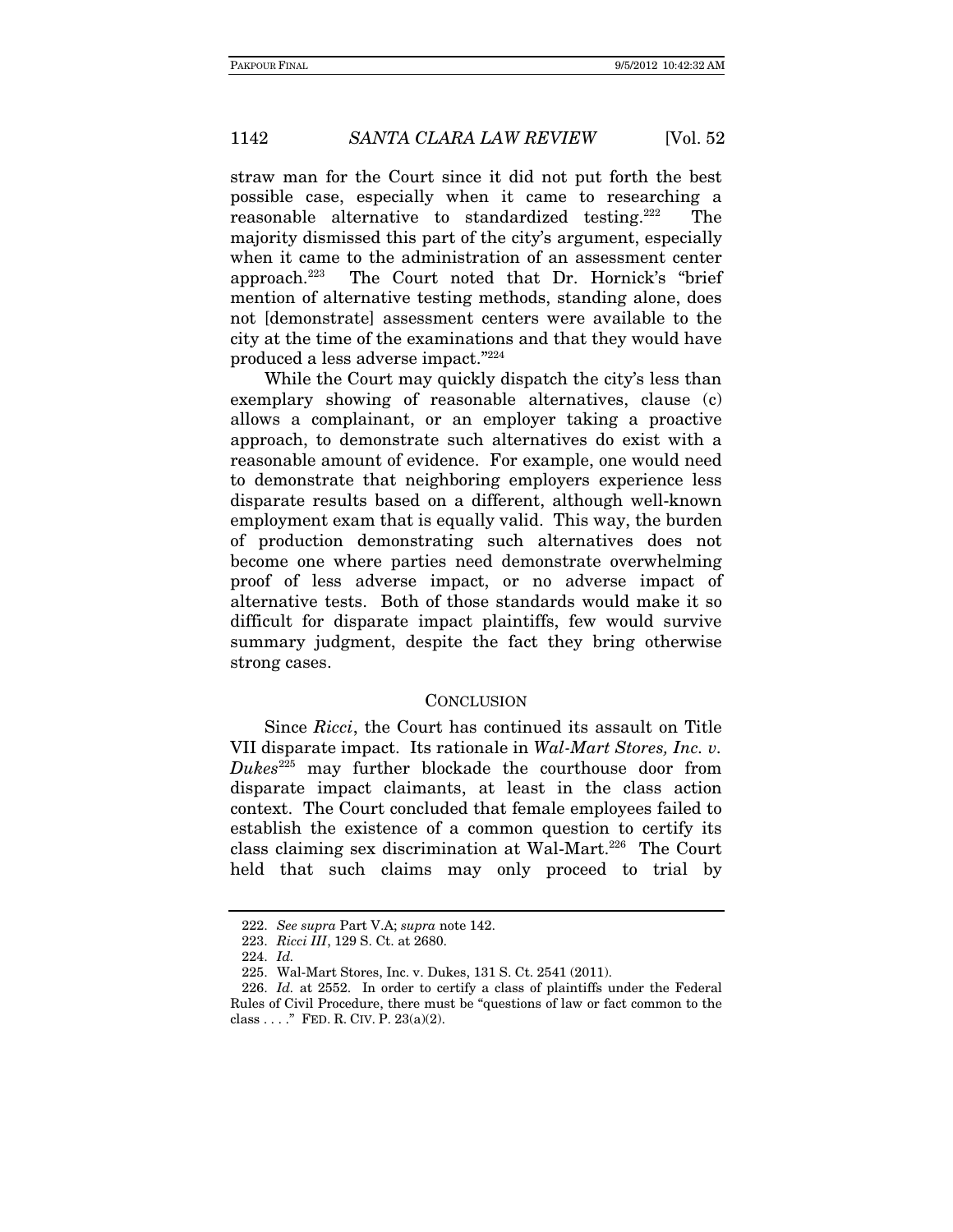demonstrating "some glue" holding together the alleged reasons for the employer's various decisions to hire or not hire, or promote or not promote all the class members.<sup>227</sup>

Depending on where the Court demands to see the "glue" it mentions, it could decide that plaintiffs could not attack a standardized employment exam as a class because they could not demonstrate each individual's performance on the exam was the result of stereotype threat, or some other cause common to the entire class. In that case, the Court could decide that individual assessments of test performance will outweigh the benefits of class treatment.

While the Court held that employees "clearly would satisfy" the commonality and typicality requirements for class actions under the Federal Rules by demonstrating that employers use a biased testing procedure,<sup>228</sup> it also expressed deep skepticism for the "social framework" research of plaintiff's sociological expert, Dr. William Bielby, who testified that Wal-Mart had a "strong corporate culture" making it vulnerable to gender bias.<sup>229</sup> Because Dr. Bielby could not specify how regularly stereotypes played a meaningful role in employment decisions at Wal-Mart, the Court could "safely disregard what he ha[d] to say."230

This treatment of Dr. Bielby's research bore a striking resemblance to the majority's treatment of Dr. Helms in Ricci,<sup>231</sup> in that the Court simply dismissed the findings so it never needed to appreciate the sociological consequences of them in light of its later decision. It is difficult to see how a plaintiff's expert explaining stereotype threat to the Court would fair any better.

Ricci v. DeStefano is not the first time the Supreme Court attempted to circumvent the obvious intent of Title VII.232 Such end runs around the statute have in the past been met with legislative rebuke.<sup>233</sup> If Congress still wants to protect "flexibility in modifying employment systems and practices to

<sup>227.</sup> Wal-Mart, 131 S. Ct. at 2552.

<sup>228.</sup> Id. at 2553 (quoting the Court's decision in Gen. Tel. Co. v. Falcon, 457 U.S. 147, 159 n.15 (1982)). See also FED. R. CIV. P. 23(a).

<sup>229.</sup> Wal-Mart, 131 S. Ct. at 2553.

<sup>230.</sup> Id. at 2554.

<sup>231.</sup> See supra Part V.B.

<sup>232.</sup> See supra Part I.D.

<sup>233.</sup> See supra Part I.E.